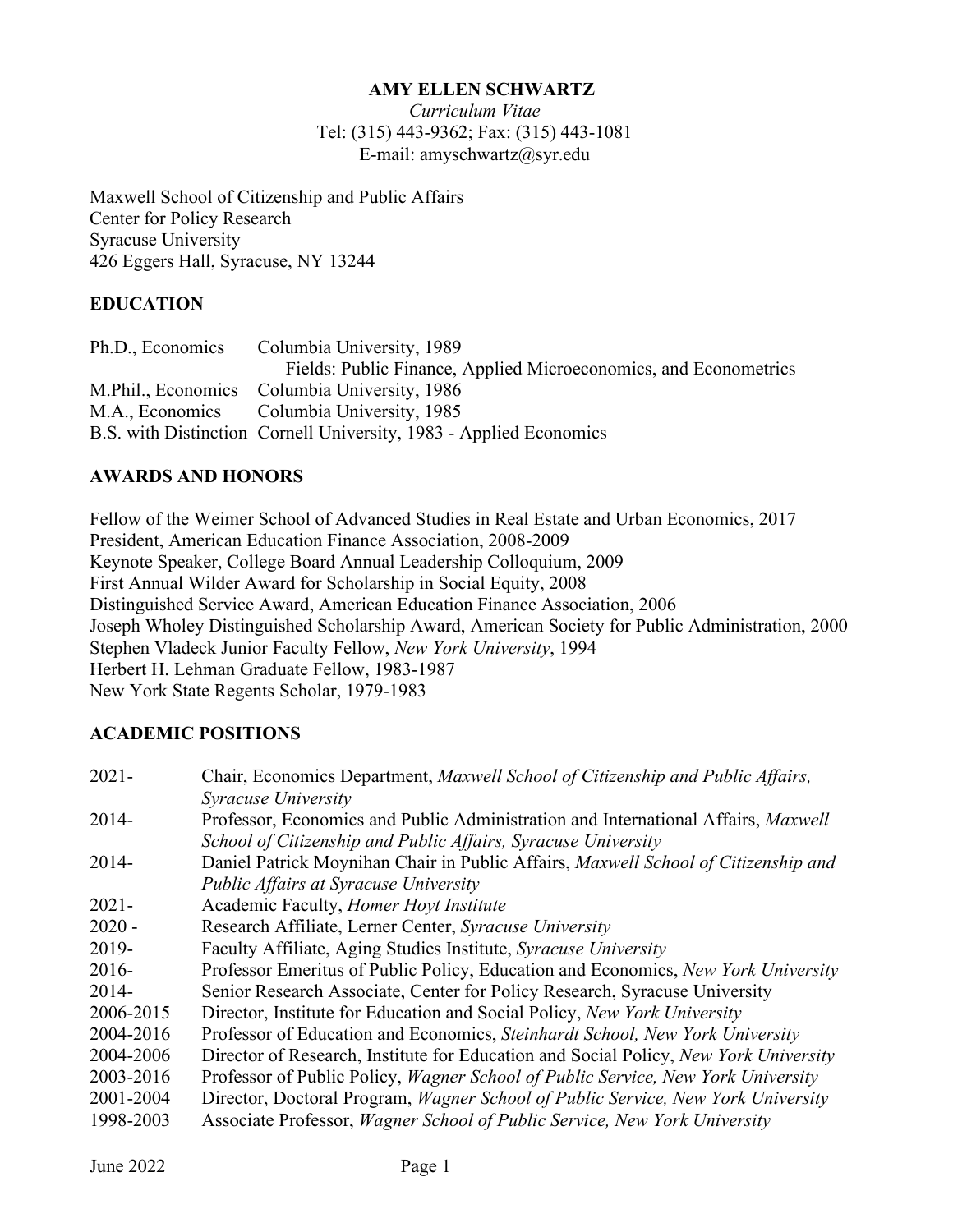1992-1998 Assistant Professor, *Wagner School of Public Service, New York University* 1988-1992 Assistant Professor, *Department of Economics, Tufts University* 

## **PUBLICATIONS**

#### **A. Journals and Book Chapters**

- Michah Rothbart, **Amy Ellen Schwartz**, and Emily Gutierrez. (2022). "Paying for Free Lunch: The Impact of CEP Universal Free Meals on Revenues, Spending, and Student Health." *Education Finance and Policy*, 1-46.
- David A. Jaeger, Jaime Arellano-Bover, Krzysztof Karbownik, Marta Martínez-Matute, John M. Nunley, R. Alan Seals, **Amy Ellen Schwartz**, et al. (2021). "The Global COVID-19 Student Survey: First Wave Results." *Covid Economics*, 79(27 May 2021): 152-217.
- **Amy Ellen Schwartz**, Agustina Laurito, Johanna Lacoe, Patrick Sharkey, and Ingrid Gould Ellen (2021). "The Academic Effects of Chronic Exposure to Neighborhood Violence". *Urban Studie*s, October 2021.
- **Amy Ellen Schwartz**, Jacob Leos-Urbel, and Mathew Wiswall. (2021). "Making Summer Matter: The Impact of Youth Employment on Academic Performance." *Quantitative Economics,* 12(2): 477- 504.
- **Amy Ellen Schwartz,** Bryant Gregory Hopkins, and Leanna Stiefel. (2021). "The Effects of Special Education on the Academic Performance of Students with Learning Disabilities." *Journal of Policy Analysis and Management,* 40(2): 480-520.
- Trajkovski, S., Zabel, J., and **Amy Ellen Schwartz** (2021). "Do School Buses Make School Choice Work?" *Regional Science and Urban Economics,* 86(6): 103607.
- Leanna Stiefel, Menbere Shiferaw, **Amy Ellen Schwartz**, and Michael Gottfried (2020). "Is Special Education Improving? Evidence on Segregation, Outcomes, and Spending from New York City." *Journal of Disability Policy Studies,* 32(2):95-107.
- Pasquale Rummo, Erilia Wu, Zachary McDermott, **Amy Ellen Schwartz,** and Brian Elbel (2020). "Relationship between Retail Food Outlets near Public Schools and Adolescent Obesity in New York City." *Health and Place,* 65:102408.
- Jeehee Han, **Amy Ellen Schwartz**, and Brian Ebel (2020). "Does Proximity to Fast Food Cause Childhood Obesity? Evidence from Public Housing." *Regional Science and Urban Economics,*  84:103565.
- Amy Ellen Schwartz, Keren Horn, Ingrid Gould Ellen, and Sarah Cordes (2020). "Do Housing Vouchers Improve Academic Performance? Evidence from New York City." *Journal of Policy Analysis and Management,* 39(1): 131-158.
- **Amy Ellen Schwartz** and Michah Rothbart (2020). "Let Them Eat Lunch: The Impact of Universal Free Meals on Student Performance." *Journal of Policy Analysis and Management,* 39(2): 376- 410.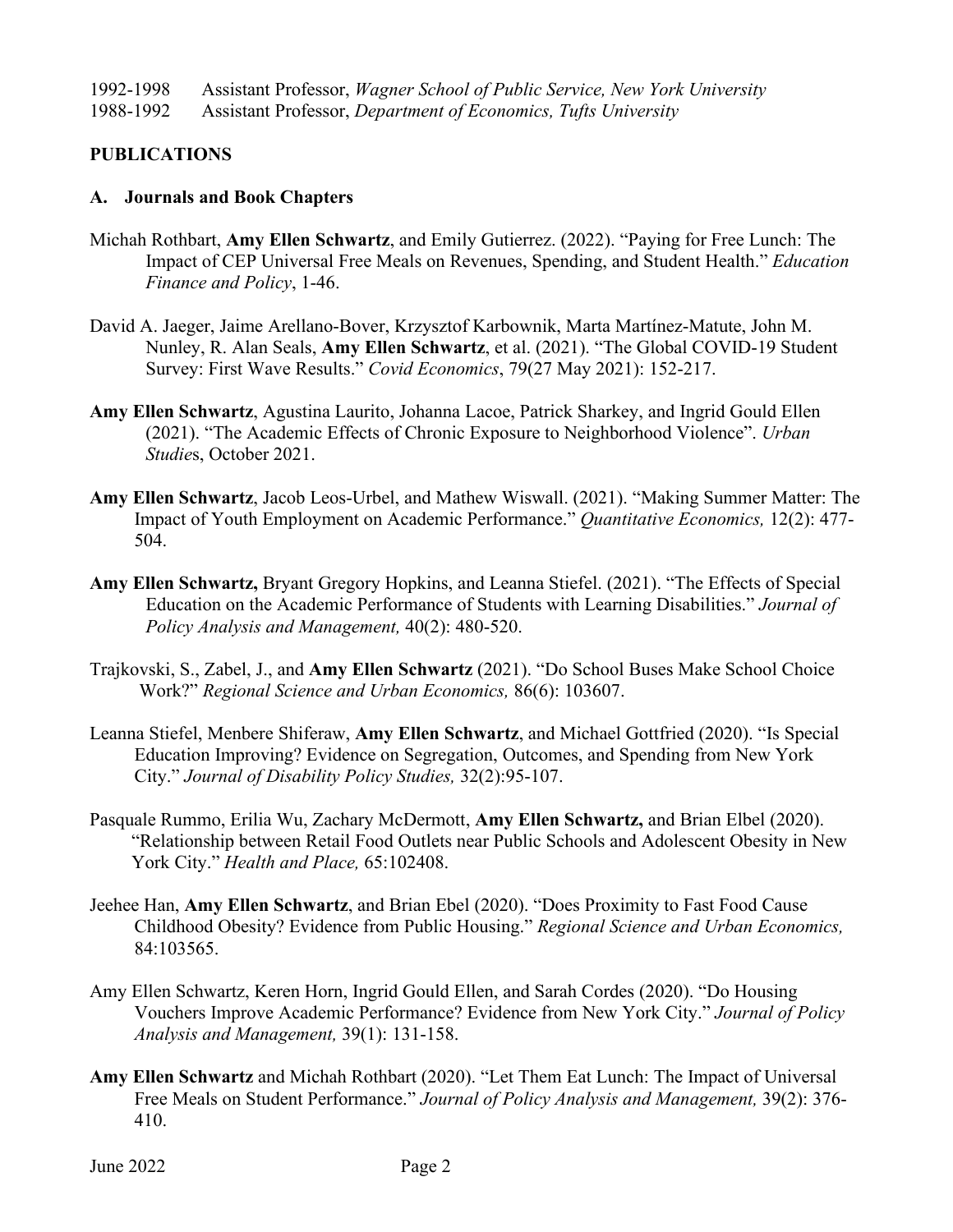- Brian Elbel, Kosuke Tamura, Zac McDermott, Erilia Wu, and **Amy Ellen Schwartz** (2019). "Childhood Obesity and the Food Environment: A Population-Based Sample of Public School Children in New York City." *Obesity*, 28(1): 65-72.
- Michah Rothbart, **Amy Ellen Schwartz**, Thad D. Calabrese, Zachary Papper, Todor Mijanovich, Rachel Meltzer, and Diana Silver. (2019) "What a Difference a Grade Makes: Evidence from New York City's Restaurant Grading Policy." *Public Administration Review,* 79(5): 651-665.
- Sarah Cordes, Leanna Stiefel, and **Amy Ellen Schwartz** (2019). "The Effect of Residential Mobility on Student Performance: Evidence from NYC." *American Educational Research Journal*, 56(4): 1380-1411.
- Brian Elbel, Kosuke Tamura, Zachary McDermott, Dustin Duncan, Jessica Athens, Tod Mijanovich, and **Amy Ellen Schwartz.** (2019). "Disparities in Food Access around Homes and Schools for New York City Children." *PLOS ONE,* 14(6): e0217341.
- Jennifer Karas Montez and **Amy Ellen Schwartz** (2019). "Education." Chapter 11 in *Urban Health*, Editors: Sandro Galea, Catherine Ettman, and David Vlahov. Oxford University Press.
- Agustina Laurito, Johanna Lacoe, **Amy Ellen Schwartz**, Patrick Sharkey, Ingrid Gould Ellen (2019). "School Climate and the Impact of Neighborhood Crime on Test Scores." *The Russell Sage Foundation Journal of the Social Sciences,* 5(2): 141-166.
- Agustina Laurito and **Amy Ellen Schwartz** (2019). "Does School Lunch Fill the "SNAP Gap" at the End of the Month?" *Southern Economic Journal*, 86(1): 49-82.
- Rachel Meltzer, **Amy Ellen Schwartz**, Thad Daniel Calabrese, Michah Rothbart, Tod Mijanovich, Diana Silver, and Meryle Weinstein (2019). "What are the Financial Implications of Public Quality Disclosure? Evidence from New York City's Restaurant Food Safety Grading Policy." *Public Finance Review*, 47(1): 170-201.
- Melissa Pflugh Prescott, L Beth Dixon, Brian Elbel, and **Amy Ellen Schwartz** (2018). "Operationalizing Local School Wellness Policies in New York City." *Health Behavior & Policy Review,* 5(6): 90-97.
- Michael Gottfried, Leanna Stiefel, **Amy Ellen Schwartz**, and Bryant Hopkins (2018). "Showing Up: Disparities in Chronic Absenteeism between Students with and without Disabilities in Traditional Public Schools." *Teachers College Record*, 121(8): 1-34.
- **Amy Ellen Schwartz,** Sarah Cordes, Michele Leardo, and Christopher Rick (2018). "Can School Buses Drive Down (Chronic) Absenteeism?" in Michael Gottfried and Ethan Hutt (eds.), *Absent from School: Understanding and Addressing Student Absenteeism, (Chapter 7). Harvard* Education Press.
- Leanna Stiefel, Menbere Shiferaw, **Amy Ellen Schwartz**, and Michael Gottfried (2018). "Who Feels Included in School? Examining Feelings of Inclusion among Students with Disabilities." *Educational Researcher*, 47(2): 105-120.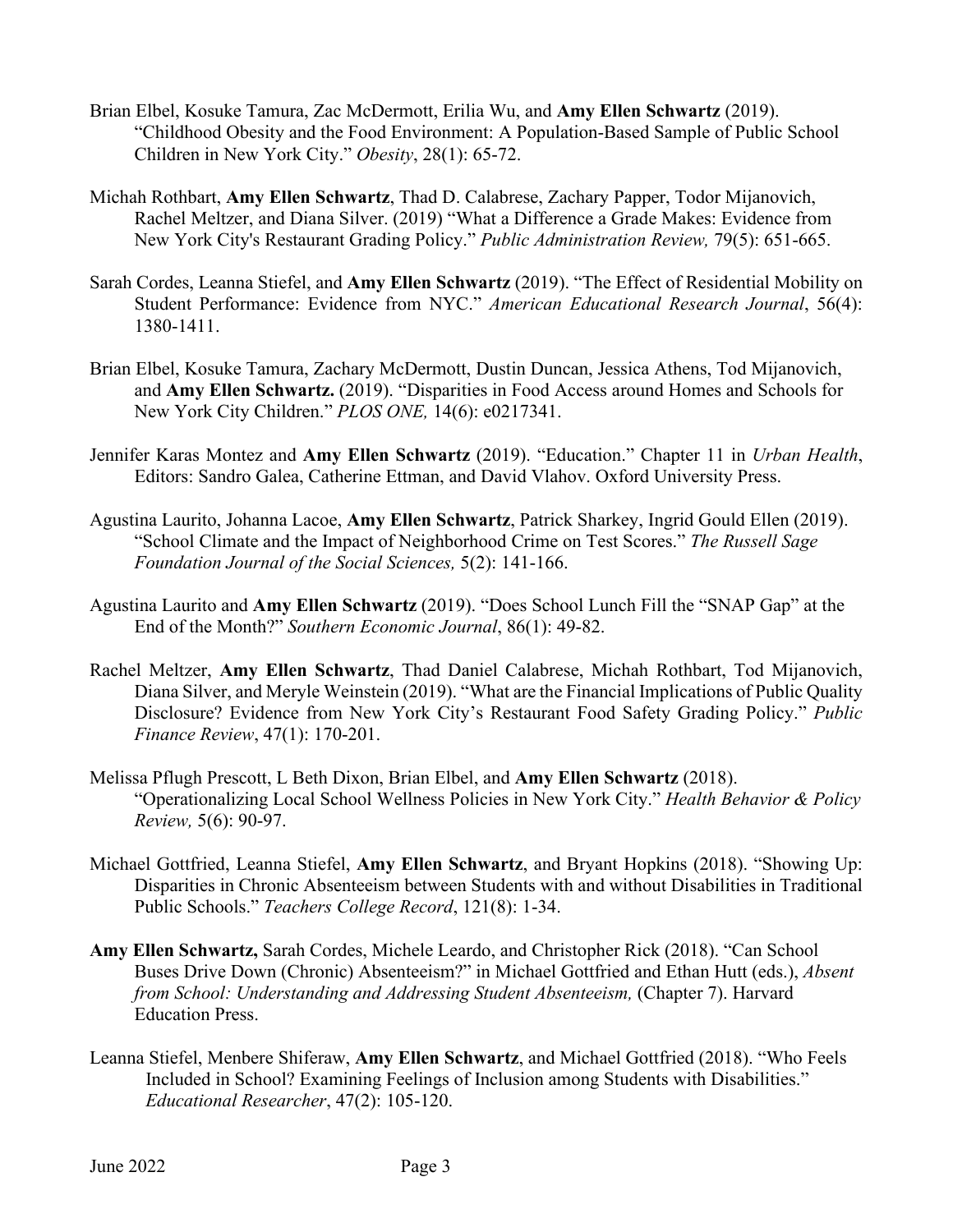- Leanna Stiefel, Brian Elbel, Melissa Pflugh Prescott, Siddhartha Aneja, and **Amy Ellen Schwartz** (2017). "School Wellness Programs: Magnitude and Distribution in New York City Public Schools." *Journal of School Health*, 87(1): 3-11.
- **Amy Ellen Schwartz**, Leanna Stiefel, and Sarah Cordes (2017). "Moving Matters: The Causal Effect of School Mobility on Student Performance." *Education Finance and Policy*, 12(4): 419-446.
- **Amy Ellen Schwartz**, Leanna Stiefel, and Emily Whitesell. (2016). "Unexpected Arrivals: The Spillover Effects of Mid-Year Entry on Stable Student Achievement in New York City." *Educational Evaluation and Policy Analysis*, 38(4): 692-713.
- **Amy Ellen Schwartz**, Leanna Stiefel, and Michah Rothbart (2016). "Do Top Dogs Rule in Middle School? Evidence on Bullying, Safety, and Belonging." *American Educational Research Journal,* 53(5): 1450-1484*.*
- Ingrid Gould Ellen, Keren Mertens Horn, and **Amy Ellen Schwartz** (2016). "Why Don't Housing Choice Voucher Recipients Live Near Better Schools? Insights from Big Data." *Journal of Policy Analysis and Management*, 35(4): 884-905.
- Brian Elbel, Sean P. Corcoran, and **Amy Ellen Schwartz** (2016). "Neighborhoods, Schools and Obesity: The Potential for Place-Based Approaches to Reduce Childhood Obesity." *PLOS One*, 11(6): e0157479.
- Douglas Almond, Ajin Lee, and **Amy Ellen Schwartz** (2016). "Impacts of Classifying New York City Students as Overweight." *Proceedings of the National Academy of Sciences,* 113(13): 3488- 3491.
- Sean P. Corcoran, Brian Elbel, and **Amy Ellen Schwartz**. (2016). "The Effect of Breakfast in the Classroom on Obesity and Academic Performance: Evidence from New York City." *Journal of Policy Analysis and Management*, 35(3): 509-532.
- Jessica Boccardo, **Amy Ellen Schwartz**, Leanna Stiefel, and Matthew Wiswall (2016). "Are All Schools Created Equal?: Learning Environments in Small and Large High Schools in New York City." *Education of Education Review,* 52 (June): 272-290.
- **Amy Ellen Schwartz**, Michele Leardo, Siddhartha Aneja, and Brian Elbel. (2016). "Effect of a School-Based Water Intervention on Child Body Mass Index and Obesity." *Journal of the American Medical Association* (*JAMA*) *Pediatrics,* 170(3): 220-226.
- Sarah Cordes, **Amy Ellen Schwartz**, Leanna Stiefel and Jeffrey Zabel (2016). "Is Neighbourhood Destiny? Exploring the Link Between Neighbourhood Mobility and Student Outcomes." *Urban Studies*, 53(February): 400-417.
- Leanna Stiefel, Matthew Wiswall, and **Amy Ellen Schwartz** (2015). "Does Small High School Reform Lift Urban Districts? Evidence from NYC." *Educational Researcher,* 44(3): 161-172.
- Jennifer King Rice and **Amy Ellen Schwartz** (2015). "Toward an Understanding of Productivity in Education" in Helen F. Ladd and Margaret E. Goertz, (Eds.), *Handbook of Research in Education Finance and Policy*, (Chapter 8). New York, NY: Routledge: 131-145.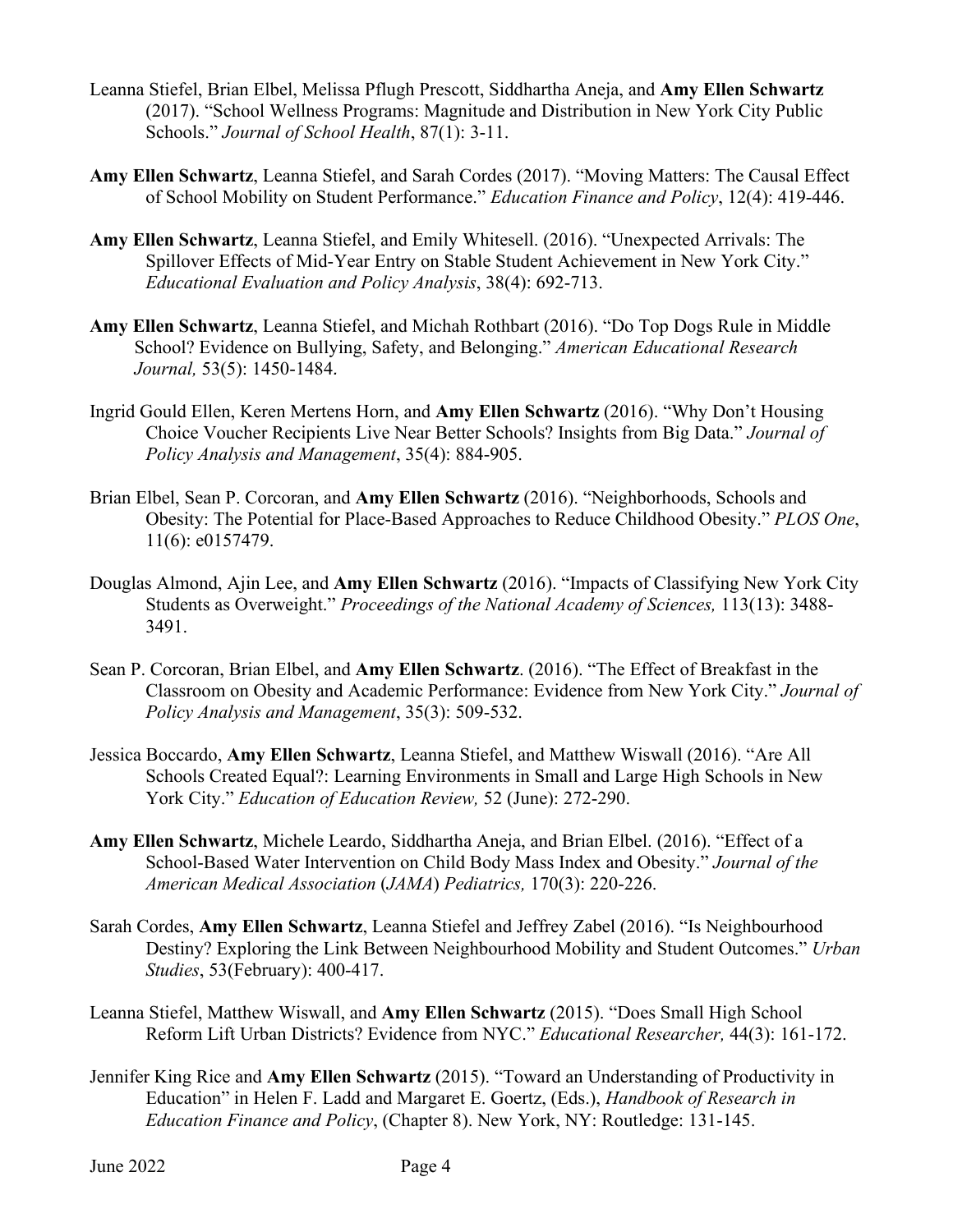- Meryle Weinstein, Emilyn Ruble Whitesell, and **Amy Ellen Schwartz** (2014). "Museums, Zoos, and Gardens How Formal-Informal Partnerships Can Impact Urban Students' Performance in Science." *Evaluation Review*, 38(6): 514-545.
- **Amy Ellen Schwartz**, Ioan Voicu, and Keren Mertens Horn (2014). "Do Choice Schools Break the Link between Public Schools and Property Values? Evidence from House Prices in New York City." *Regional Science and Urban Economics,* 49: 1-10.
- Patrick Sharkey, Ingrid Gould Ellen, Johanna Lacoe, and **Amy Ellen Schwartz** (2014). "High Stakes in the Classroom, High Stakes on the Street: The Effects of Community Violence on Students' Standardized Test Performance." *Sociological Science,* 1(14): 199-220.
- Sean P. Corcoran, Sarah A. Cordes, and **Amy Ellen Schwartz** (2014). "State Education Expenditures" in Marilyn Rubin and Katherine Willoughby, (Eds.), *Sustaining the States: The Fiscal Viability of American State Governments*. Boca Raton, FL: CRC Press: 171-196.
- Matthew Wiswall, Leanna Stiefel, **Amy Ellen Schwartz**, and Jessica Boccardo (2014). "Do STEM High Schools Make a Difference? Enrollment, Performance and the Gender Gap in Math and Science." *Economics of Education Review*, 40: 93-105.
- **Amy Ellen Schwartz** and Leanna Stiefel (2014). "From Front Yards to Schoolyards: Linking Housing Policy and School Reform" in Kimberly Goyette and Annette Lareau, (Eds.), *Choosing Homes, Choosing Schools,* 295-314. Russell Sage, New York, NY.
- Keren Horn, Ingrid Ellen and **Amy Ellen Schwartz** (2014). "Do Housing Choice Voucher Holders Live Near Good Schools?" *Journal of Housing Economics*, 23(March): 28-40.
- Jacob Leos-Urbel, **Amy Ellen Schwartz**, Meryle Weinstein, and Sean Corcoran (2013). "Not Just for Poor Kids: The Impact of Universal Free School Breakfast on Meal Participation and Student Outcomes." *Economics of Education Review*, 36: 88-107.
- **Amy Ellen Schwartz**, Leanna Stiefel, and Matthew Wiswall (2013). "Do Small Schools Improve Performance in Large, Urban Districts? Causal Evidence from New York City." *Journal of Urban Economics*, 77: 27-40.
- Sean P. Corcoran, **Amy Ellen Schwartz**, and Meryle Weinstein (2012). "Training Your Own: The Impact of New York City's Aspiring Principals Program on Student Achievement." *Educational Evaluation and Policy Analysis*, 34(2): 232-253*.*
- Fabienne Doucet, **Amy Ellen Schwartz** and Elizabeth Debraggio (2012). "Beyond Black: Diversity among Black Immigrant Students in New York City Public Schools" in Randy Capps and Michael Fix, (Eds.), *Young Children of Black Immigrants in America: Changing Flows, Changing Faces*. Washington, DC: Migration Policy Institute: 299-331.
- **Amy Ellen Schwartz**, Leanna Stiefel, Ross Rubenstein, and Jeffrey Zabel (2011). "The Path Not Taken: How Does School Organization Affect 8th Grade Achievement?" *Educational Evaluation and Policy Analysis*, 33(3): 293-317*.*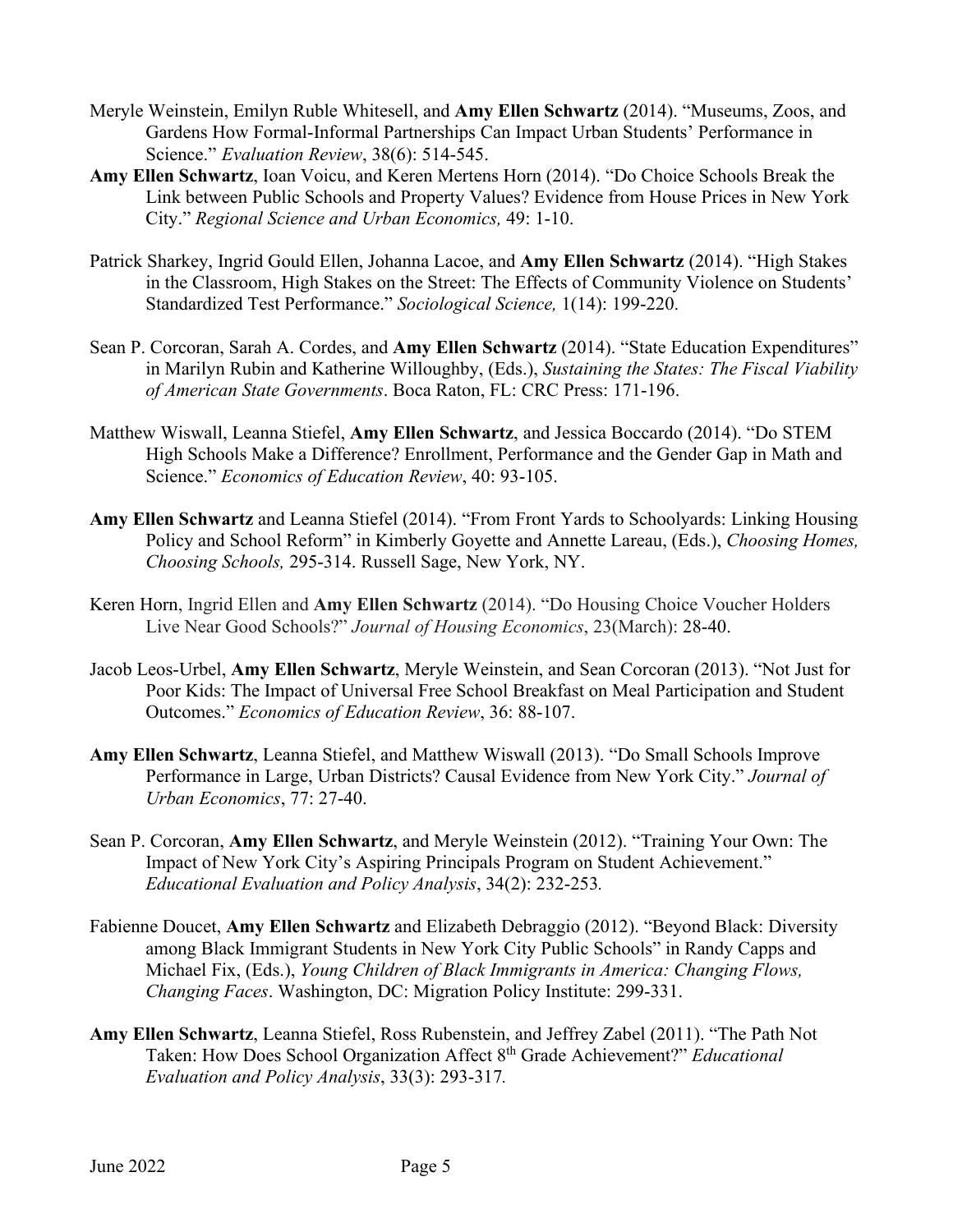- Colin C. Chellman, Ingrid Gould Ellen, Brian J. McCabe, **Amy Ellen Schwartz**, and Leanna Stiefel (2011). "Does City-Subsidized Owner-Occupied Housing Improve School Quality?" *Journal of American Planning Association*, 77(2): 127-141.
- Dylan Conger, **Amy Ellen Schwartz**, and Leanna Stiefel (2011). "The Effect of Immigrant Communities on Foreign-Born Student Achievement." *International Migration Review*, 45(3): 675-701.
- Vicki Been, Ingrid Gould Ellen, **Amy Ellen Schwartz**, Leanna Stiefel, and Meryle Weinstein (2011). "Does Losing Your Home Mean Losing Your School? Effects of Foreclosures on the School Mobility of Children." *Regional Science and Urban Economics*, 41(4): 407-414.
- Leanna Stiefel, **Amy Ellen Schwartz**, and Anne Rotenberg (2011). "What Do AEFA Members Say? Summary of Results of an Education Finance and Policy Survey." *Education Finance and Policy*, 6(2): 267-292.
- **Amy Ellen Schwartz** and Leanna Stiefel (2011). "Immigrants and Inequality in Public Schools" in Greg Duncan and Richard Murnane, (Eds.), *Whither Opportunity? Rising Inequality, Schools, and Children's Life Chances*. Russell Sage Foundation, New York, NY. 419-441.
- Leanna Stiefel and **Amy Ellen Schwartz** (2011). "Financing K-12 Education in the Bloomberg Years, 2002-2008" in Jennifer A. O'Day, Catherine S. Bitter and Louis M. Gomez, (Eds.), *Education Reform in New York City: Ambitious Change in the Nation's Most Complex School System,* Cambridge MA: Harvard Education Press: 55-84.
- **Amy Ellen Schwartz**, Brian J. McCabe, Ingrid Gould Ellen, and Colin C. Chellman (2010). "Public Schools, Public Housing: The Education of Children Living in Public Housing." *Urban Affairs Review*, 46(1): 68-89.
- **Amy Ellen Schwartz** (2010). "Making Research in Education Finance and Policy Matter Now." *Education Finance and Policy*, 5(1): 1-13.
- Leanna Stiefel, **Amy Ellen Schwartz**, and Dylan Conger (2010). "Age of Entry and the High School Performance of Immigrant Youth." *Journal of Urban Economics*, 67(3): 303-314.
- Leanna Stiefel, **Amy Ellen Schwartz**, Patrice Iatarola, and Colin Chellman (2009). **"**Mission Matters: The Cost of Small High Schools Revisited." *Economics of Education Review*, 28(5): 585-599.
- Ross Rubenstein, **Amy Ellen Schwartz**, Leanna Stiefel, and Jeffrey Zabel (2009). "Spending, Size, and Grade Span in K-8 Schools." *Education Finance and Policy*, 4(1): 60-88.
- Ross Rubenstein, Sonali Ballal, Leanna Stiefel, and **Amy Ellen Schwartz** (2008). "Equity and Accountability: The Impact of State Accountability Systems on School Finance." *Public Budgeting and Finance*, 28(3): 1-22.
- Patrice Iatarola, **Amy Ellen Schwartz**, Leanna Stiefel, and Colin C. Chellman (2008). "Small Schools, Large Districts: Small School Reform and New York City's Students." *Teachers College Record*, 110(9): 1837-1878.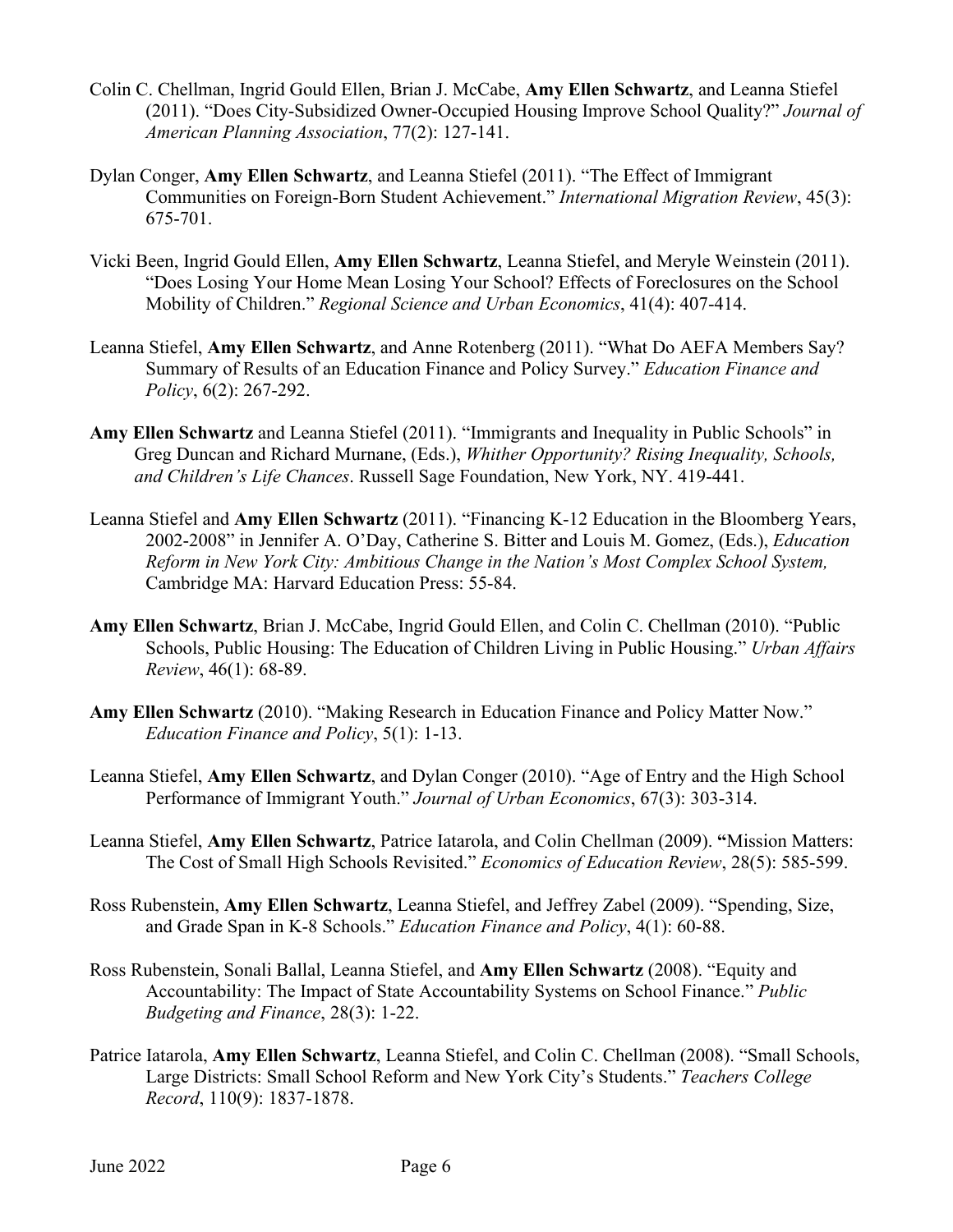- Ingrid Gould Ellen, **Amy Ellen Schwartz**, and Leanna Stiefel (2008). "Do Economically Integrated Neighborhoods Have Economically Integrated Schools?" in Margery Austin Turner, Howard Wial, and Harold Wolman, (Eds.), *Urban and Regional Policy and Its Effects*, Brookings Institution Press, Washington, DC: 181-205.
- **Amy Ellen Schwartz**, Ingrid Gould Ellen, and Rachel Meltzer (2007). "What Do Business Improvement Districts Do for Property Owners?" *National Tax Journal, Papers and Proceedings*, Ninety-Ninth Annual Conference: 431-437.
- Ross Rubenstein, **Amy Ellen Schwartz**, Leanna Stiefel, and Hella Bel Hadj Amor (2007). "From Districts to Schools: The Distribution of Resources across Schools in Big City School Districts." *Economics of Education Review*, 26(5): 532-545.
- Ingrid Gould Ellen, **Amy Ellen Schwartz**, and Ioan Voicu (2007). "The Impact of Business Improvement Districts on Property Values: Evidence from New York City." *Brookings-Wharton Papers on Urban Affairs*, (8): 1-31.
- Leanna Stiefel, **Amy Ellen Schwartz**, and Colin C. Chellman (2007). "So Many Children Left Behind: Segregation and the Impact of Subgroup Reporting in *No Child Left Behind* on the Racial Test Score Gap." *Educational Policy*, 21(3): 527-550.
- Ingrid Gould Ellen, **Amy Ellen Schwartz**, Ioan Voicu, and Michael H. Schill (2007). "Does Federally Subsidized Rental Housing Depress Neighborhood Property Values?" *Journal of Policy Analysis and Management*, 26(2): 257-280.
- Dylan Conger, **Amy Ellen Schwartz**, and Leanna Stiefel (2007). "Immigrant and Native-Born Differences in School Stability and Special Education: Evidence from New York City." *International Migration Review*, 41(2): 403-432.
- **Amy Ellen Schwartz** (2007). "College Costs" in Stacy Dickert-Conlin and Ross Rubenstein, (Eds.), *Economic Inequality and Higher Education*, Russell Sage Press, New York, NY: 157-184.
- Leanna Stiefel, **Amy Ellen Schwartz**, and Ingrid Gould Ellen (2006). "Disentangling the Racial Test Score Gap: Probing the Evidence in a Large Urban School District." *Journal of Policy Analysis and Management*, 26(1): 7-30.
- **Amy Ellen Schwartz**, Ingrid Gould Ellen, Ioan Voicu, and Michael H. Schill (2006). "The External Effects of Place-Based Subsidized Housing." *Regional Science and Urban Economics*, 36(6): 679-707.
- Dae Yeop Kim, Jeffrey E. Zabel, Leanna Stiefel, and **Amy Ellen Schwartz** (2006). "School Efficiency and Student Subgroups: Is a Good School Good for Everyone?" *Peabody Journal of Education*, 81(4): 95-117.
- **Amy Ellen Schwartz** and Leanna Stiefel (2006). "Is There a Nativity Gap? New Evidence on the Academic Performance of Immigrant Students." *Education Finance and Policy*, 1(1): 17-49.
- Hella Bel Hadj Amor, **Amy Ellen Schwartz**, and Leanna Stiefel (2006). "Do Good High Schools Produce Good College Students? Early Evidence from New York City" in Timothy J. Gronberg and Dennis W. Jansen, (Eds.), *Advances in Applied Microeconomics, Volume 14: Improving*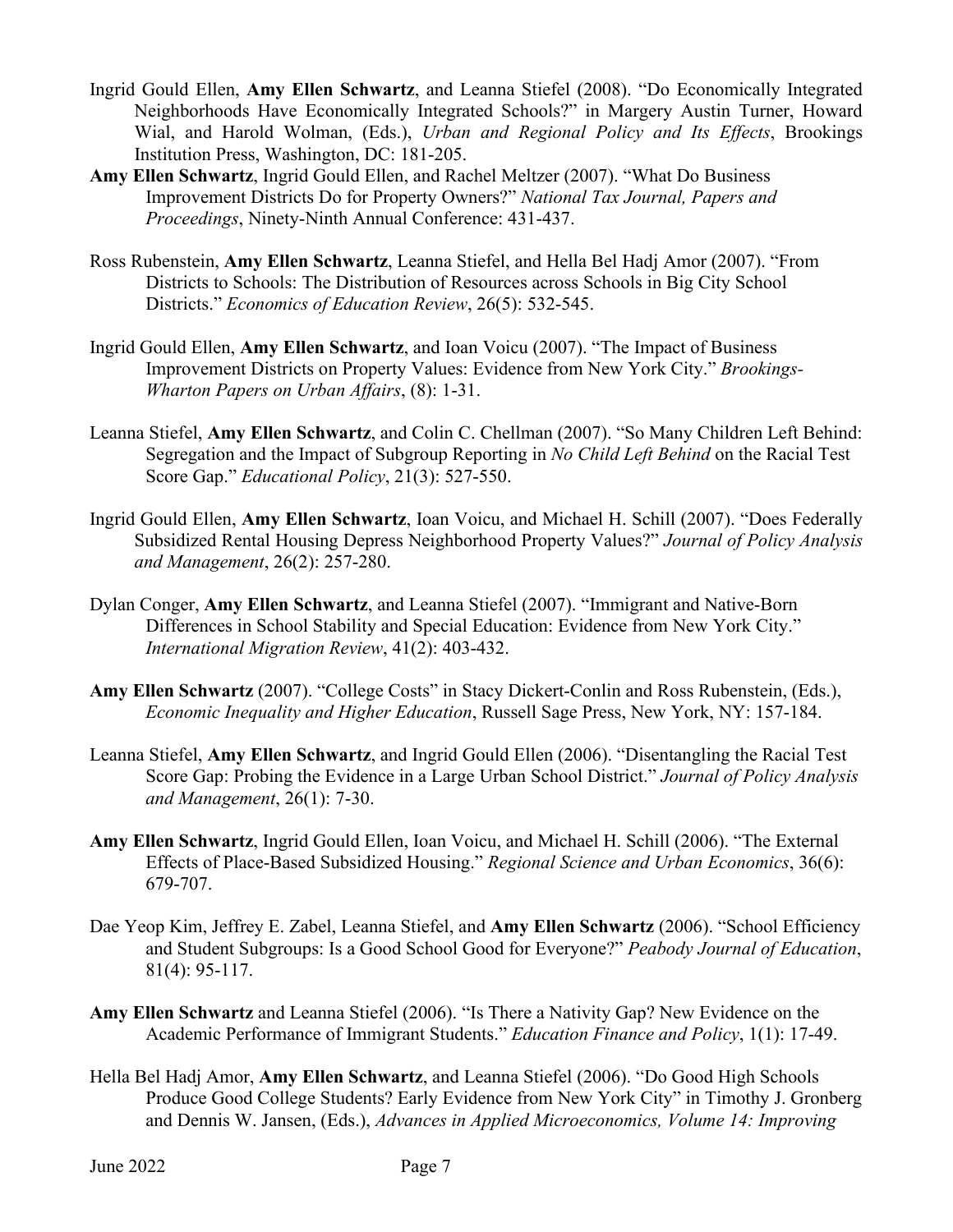*School Accountability: Check-Ups or Choice*, Elsevier, New York, NY: 51-80.

- Leanna Stiefel, **Amy Ellen Schwartz**, Robert Berne, and Colin C. Chellman (2005). "School Finance Court Cases and Disparate Racial Impact: The Contribution of Statistical Analysis in New York." *Education and Urban Society*, 37(2): 151-173.
- **Amy Ellen Schwartz** (2005). "The Flypaper Effect" in Joseph J. Cordes, Robert D. Ebel, and Jane G. Gravelle, (Eds.), *The Encyclopedia of Taxation and Tax Policy*, The Urban Institute Press, Washington, DC: 152-153.
- Leanna Stiefel, **Amy Ellen Schwartz**, Hella Bel Hadj Amor, and Dae Yeop Kim (2005). "Adjusted Measures of School Performance: A Cross State Perspective" in Leanna Stiefel, **Amy Ellen Schwartz**, Ross Rubenstein, and Jeffrey Zabel, (Eds.), *Measuring School Performance and Efficiency: Implications for Practice and Research*, Eye on Education, Larchmont, NY: 17-36.
- **Amy Ellen Schwartz** and Jeffrey Zabel (2005). "The Good, the Bad and the Ugly: Measuring School Efficiency Using School Production Functions" in Leanna Stiefel, **Amy Ellen Schwartz**, Ross Rubenstein, and Jeffrey Zabel, (Eds.), *Measuring School Performance and Efficiency: Implications for Practice and Research*, Eye on Education, Larchmont, NY: 37-66.
- **Amy Ellen Schwartz**, Leanna Stiefel, and Hella Bel Hadj Amor (2005). "Measuring School Performance Using Cost Functions" in Leanna Stiefel, **Amy Ellen Schwartz**, Ross Rubenstein, and Jeffrey Zabel, (Eds.), *Measuring School Performance and Efficiency: Implications for Practice and Research*, Eye on Education, Larchmont, NY: 67-92.
- Leanna Stiefel, Hella Bel Hadj Amor, and **Amy Ellen Schwartz** (2005). "Best Schools, Worst Schools and School Efficiency" in William J. Fowler, Jr., (Ed.), *Developments in School Finance: 2004*, Government Printing Office, Washington, DC: 81-101.
- **Amy Ellen Schwartz** and Leanna Stiefel (2004). "Immigrants and the Distribution of Resources within an Urban School District." *Educational Evaluation and Policy Analysis*, 26(4): 303-327.
- **Amy Ellen Schwartz** and Benjamin P. Scafidi (2004). "What's Happened to the Price of College? Quality-Adjusted Net Price Indexes for Four Year Colleges." *Journal of Human Resources*, 39 (3): 723-745.
- **Amy Ellen Schwartz**, Leanna Stiefel, and Dae Yeop Kim (2004). "The Impact of School Reform on Student Performance: Evidence from the New York Network for School Renewal Project." *Journal of Human Resources,* 39(2): 500-522.
- Ross Rubenstein, Leanna Stiefel, **Amy Ellen Schwartz**, and Hella Bel Hadj Amor (2004). "Distinguishing Good Schools from Bad in Principle and Practice" in William J. Fowler, Jr., (Ed.), *Developments in School Finance: 2003*, Government Printing Office, Washington, DC: 53-70.
- **Amy Ellen Schwartz** (2004). "Introduction" in Amy Ellen Schwartz, (Ed.), *City Taxes, City Spending: Essays in Honor of Dick Netzer*, Edward Elgar, Northhampton, MA: 1-7.

Ingrid Gould Ellen, Michael H. Schill, **Amy Ellen Schwartz**, and Ioan Voicu (2004). "The Role of

June 2022 Page 8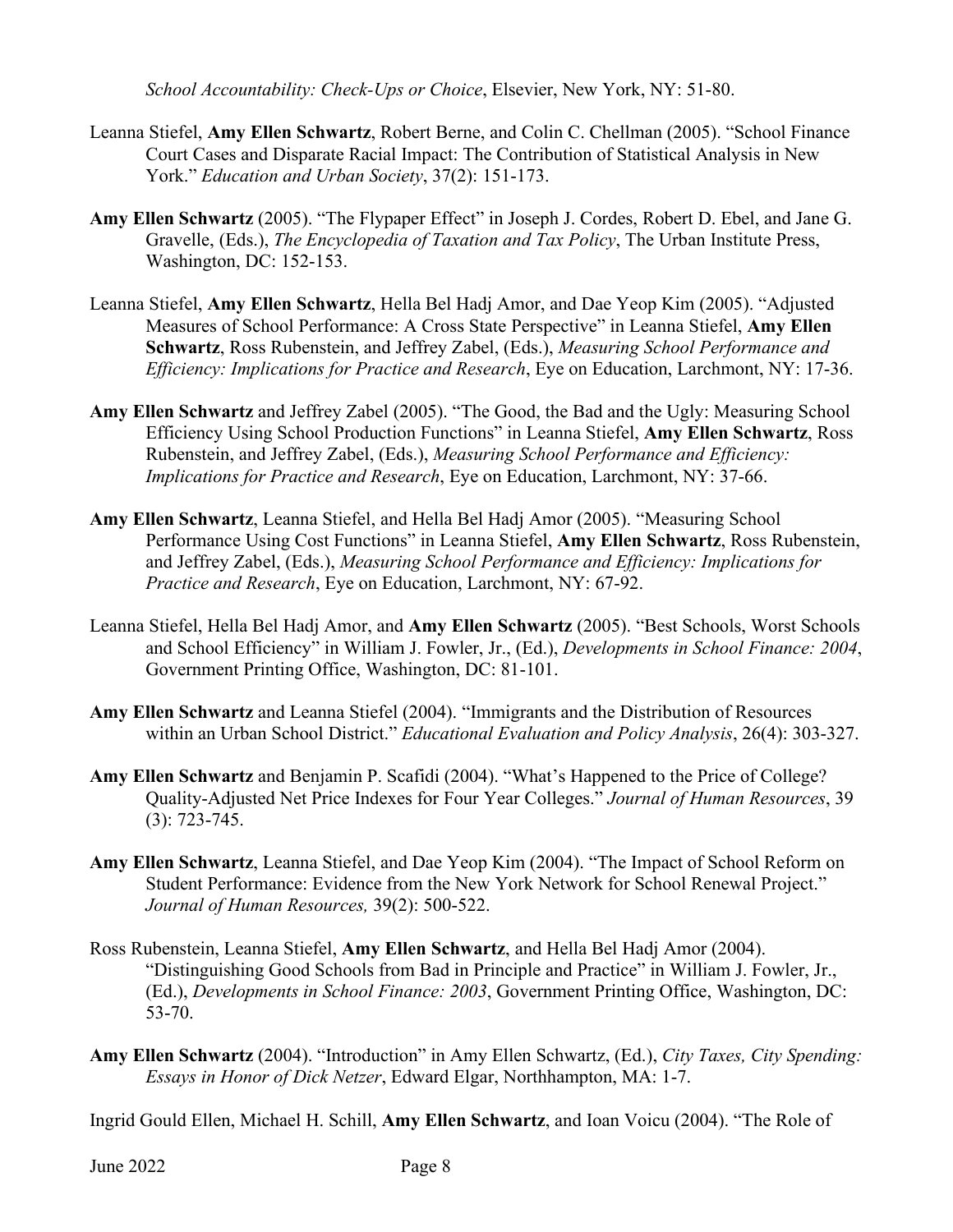Cities in Providing Housing Assistance: A New York Perspective" in Amy Ellen Schwartz, (Ed.), *City Taxes, City Spending: Essays in Honor of Dick Netzer*, Edward Elgar, Northhampton, MA: 101-127.

- **Amy Ellen Schwartz**, Scott Susin, and Ioan Voicu (2003). "Has Falling Crime Driven New York City's Real Estate Boom?" *Journal of Housing Research*, 14(1): 101-135.
- Ross Rubenstein, **Amy Ellen Schwartz**, and Leanna Stiefel (2003). "Better Than Raw: A Guide to Measuring Organizational Performance with Adjusted Performance Measures." *Public Administration Review*, 63(5): 607-615.
- Leanna Stiefel, **Amy Ellen Schwartz**, Carole Portas, and Dae Yeop Kim (2003). "School Budgeting and School Performance: The Impact of New York City's Performance Driven Budgeting Initiative." *Journal of Education Finance*, 28(3): 403–424.
- Michael H. Schill, Ingrid Gould Ellen, **Amy Ellen Schwartz**, and Ioan Voicu (2002). "Revitalizing Inner-City Neighborhoods: New York City's Ten-Year Plan." *Housing Policy Debate*, 13(3): 529-566.
- Ingrid Gould Ellen, Katherine O'Regan, **Amy Ellen Schwartz**, and Leanna Stiefel (2002). "Immigrant Children and Urban Schools: Evidence from New York City on Segregation, Resources, and School Attendance Patterns." *Brookings-Wharton Papers on Urban Affairs*: 183-205.
- Ingrid Gould Ellen, Katherine M. O'Regan, **Amy Ellen Schwartz**, Leanna Stiefel (2002). "Immigrant Children and New York City Schools: Segregation and its Consequences" in *Brookings-Wharton Papers on Urban Affairs*, The Brookings Institution, Washington, DC: 183-214.
- **Amy Ellen Schwartz**, Hella Bel Hadj Amor, and Norm Fruchter (2002). "Private Money/Public Schools: Early Evidence on Private and Non-Traditional Support for New York City Public Schools" in Christopher Roellke and Jennifer King Rice, (Eds.), *Fiscal Issues in Urban Schools: Volume One*, Information Age Publishing, Charlotte, NC: 231-250.
- Patrice Iatarola, Leanna Stiefel, and **Amy Ellen Schwartz** (2002). "School Performance and Resource Use: The Role of Districts in New York City" in Christopher Roellke and Jennifer King Rice, editors, *Fiscal Issues in Urban Schools: Volume One*, Information Age Publishing, Charlotte, NC: 93-114.
- Ingrid Gould Ellen, Michael H. Schill, Scott Susin, and **Amy Ellen Schwartz** (2001). "Building Homes, Reviving Neighborhoods: Spillovers from Subsidized Construction of Owner-Occupied Housing in New York City." *Journal of Housing Research*, 12 (2): 185–216. Reprinted in *Low-Income Homeownership: Examining the Unexamined Goal* (2002) Nicholas P. Retsinas and Eric S. Belsky, (Eds.), Brookings Institution, Washington, DC.
- **Amy Ellen Schwartz** and Alec I. Gershberg (2001). "Immigrants and Education: Evidence from New York City." *National Tax Association Proceedings – 2000*: 125-134.
- **Amy Ellen Schwartz** and Leanna Stiefel (2001). "Measuring School Efficiency: Lessons from Economics, Implications for Practice" in David H. Monk, Herbert J. Walberg, and Margaret C. Wang, (Eds.), *Improving Educational Productivity*, Information Age Publishing, Charlotte,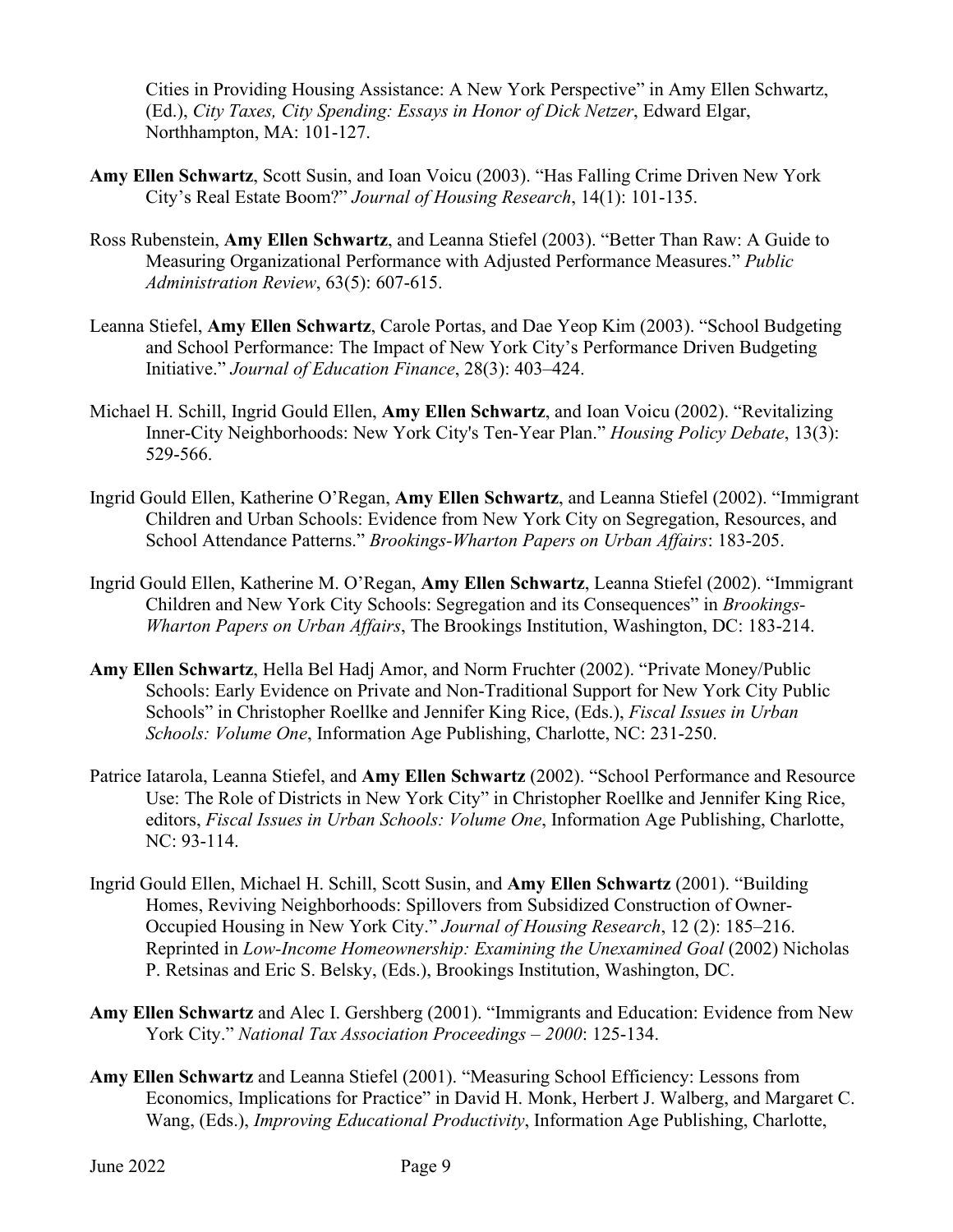NC: 115-137.

- **Amy Ellen Schwartz** (2001). "Tax and the City" in John Mollenkopf and Ken Emerson, (Eds.), *Rethinking the Urban Agenda: Reinvigorating the Liberal Tradition in New York City and Urban American*, The Century Foundation, New York, NY: 63-74.
- Leanna Stiefel, Ross Rubenstein, and **Amy Ellen Schwartz** (1999). "Using Adjusted Performance Measures for Evaluating Resource Use." *Public Budgeting and Finance*, 19(3): 67-87.
- Leanna Stiefel, **Amy Ellen Schwartz**, and Ross Rubenstein (1999). "Conceptual and Empirical Issues in the Measurement of School Efficiency." *National Tax Association Proceedings – 1998*: 267- 274.
- **Amy Ellen Schwartz** (1999). "School Districts and Spending in the Schools" in William J. Fowler, Jr., (Ed.), *Selected Papers in School Finance, 1997-99*, National Center for Education Statistics, Washington, DC: 55-83.
- Leanna Stiefel, **Amy Ellen Schwartz**, and Ross Rubenstein (1999). "Measuring School Efficiency Using School-Level Data: Theory and Practice" in Margaret E. Goertz and Allan Odden, (Eds.), *School-Based Financing*, Corwin Press Inc., Thousand Oaks, CA: 40-75.
- **Amy Ellen Schwartz**, Leanna Stiefel, Ross Rubenstein (1998). "Education Finance" in Fred Thompson and Mark T. Green, (Eds.), *The Handbook of Public Finance*, Marcel Dekker Inc., New York, NY: 447-482.
- **Amy Ellen Schwartz** (1997). "Public Characteristics and Expenditures on Public Services: An Empirical Analysis." *Public Finance Review*, 25(2): 163-181.
- Catherine J. Morrison and **Amy Ellen Schwartz** (1996). "State Infrastructure and Productive Performance." *American Economic Review*, 86(5): 1095-1111.
- Roseanne Altshuler and **Amy Ellen Schwartz** (1996). "On the Progressivity of the Child Care Tax Credit: Snapshot versus Time-Exposure Incidence." *National Tax Journal*, 49(1): 55-71.
- Catherine J. Morrison and **Amy Ellen Schwartz** (1996). "Public Infrastructure, Private Input Demand and Economic Performance in New England Manufacturing." *Journal of Business and Economic Statistics*, 14(1): 91-101.
- Douglas Holtz-Eakin and **Amy Ellen Schwartz** (1995). "The Interstate Spatial Productivity Spillovers from Public Infrastructure: Evidence from State Highways." *International Tax and Public Finance*, 2(3): 459-468.
- Douglas Holtz-Eakin and **Amy Ellen Schwartz** (1995). "Infrastructure in a Structural Model of Economic Growth." *Regional Science and Urban Economics*, 25(2): 131-152. Reprinted in *Transport Infrastructure* (2002) R. Stough, R. Vickerman, K. Button, and P. Nijkamp, (Eds.), Edward Elgar: UK.
- Catherine J. Morrison and **Amy Ellen Schwartz** (1994). "Distinguishing External from Internal Scale Effects: The Case of Public Infrastructure." *Journal of Productivity Analysis*, 5(3): 249-270.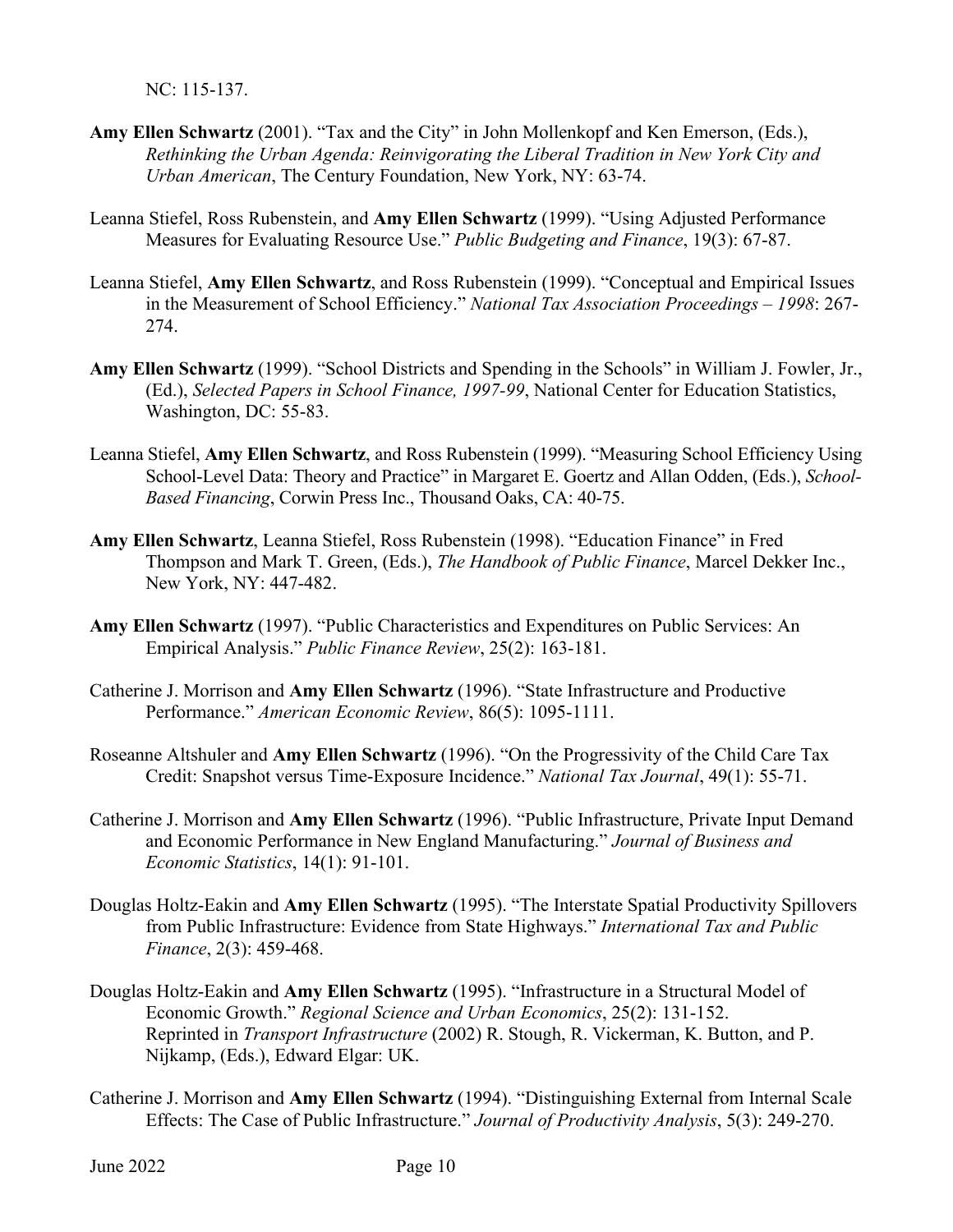- **Amy Ellen Schwartz** (1993). "Individual Production, Community Characteristics, and the Provision of Local Public Services." *Journal of Public Economics,* 50(2): 277-289.
- Andrew Reschovsky and **Amy Ellen Schwartz** (1992). "Evaluating the Success of Need-Based State Aid in the Presence of Property Tax Limitations." *Public Finance Quarterly*, 20(4): 483-498.
- Andrew Reschovsky and **Amy Ellen Schwartz** (1991). "The Impacts of Grants-in-aid Cutbacks on Fiscal Disparities among Recipient Governments" in Remy Prud'homme, (Ed.), *Public Finance with Several Levels of Government*, Foundation Journal Public Finance, The Hague/ Koenigstein: 235-248.

## **B. Edited Books**

- Leanna Stiefel, **Amy Ellen Schwartz**, Ross Rubenstein, and Jeffrey Zabel (2005). *Measuring School Performance and Efficiency: Implications for Practice and Research*. 2005 yearbook of American Education Finance Association, Eye on Education: Larchmont, NY.
- **Amy Ellen Schwartz** (2004). *City Taxes, City Spending: Essays in Honor of Dick Netzer*. Edward Elgar, Northampton, MA.

## **C. Other Publications**

- Cordes, Sarah A, Meryle Weinstein, Christopher Rick, and **Amy Ellen Schwartz** (2020). "Why Doesn't Everyone Get a Bus? Understanding Inequities in School Bus Transportation Across Schools and Students in New York City." *Green Schools Catalyst Quarterly,* 7.3: 40-49.
- Sarah Cordes and **Amy Ellen Schwartz** (2018). "Does Pupil Transportation Close the School Quality Gap: Evidence from New York City." *Urban Institute Research Report.*  <https://www.urban.org/research/publication/does-pupil-transportation-close-school-quality-gap>
- **Amy Ellen Schwartz,** Jeffrey Zabel, and Michele Leardo (2017). "Class Size and Resource Allocation." *Massachusetts State Department of Elementary and Secondary Education Policy Brief*. [www.doe.mass.edu/research/reports/2017/12class-size.docx](http://www.doe.mass.edu/research/reports/2017/12class-size.docx)
- **Amy Ellen Schwartz** and Jacob Leos-Urbel (2014). "Expanding Summer Employment Opportunities for Low-Income Youth." in Melissa Kearney and Benjamin Harris, (Eds.), *The Hamilton Project: Policies to Address Poverty in America*. The Brookings Institute: 55-66.
- **Amy Ellen Schwartz** and Sarah Cordes (2013). "Review of "Understanding Illinois' Broken Education Funding System: A Primer." Boulder, CO: National Education Policy Center.
- Ross Rubenstein, **Amy Ellen Schwartz**, and Leanna Stiefel (2006). "Weighting for Adequacy." Commentary – *Education Week*, 25(44): 33.
- **Amy Ellen Schwartz**, Leanna Stiefel, and Colin Chellman (2005). "Subgroup Reporting and School Segregation: An Unhappy Pairing in the No Child Left Behind Equation" *Education Week*, 24 (28): 31. Reprinted in Kenneth K. Wong and Anna Nicotera, (Eds.), *Successful Schools and*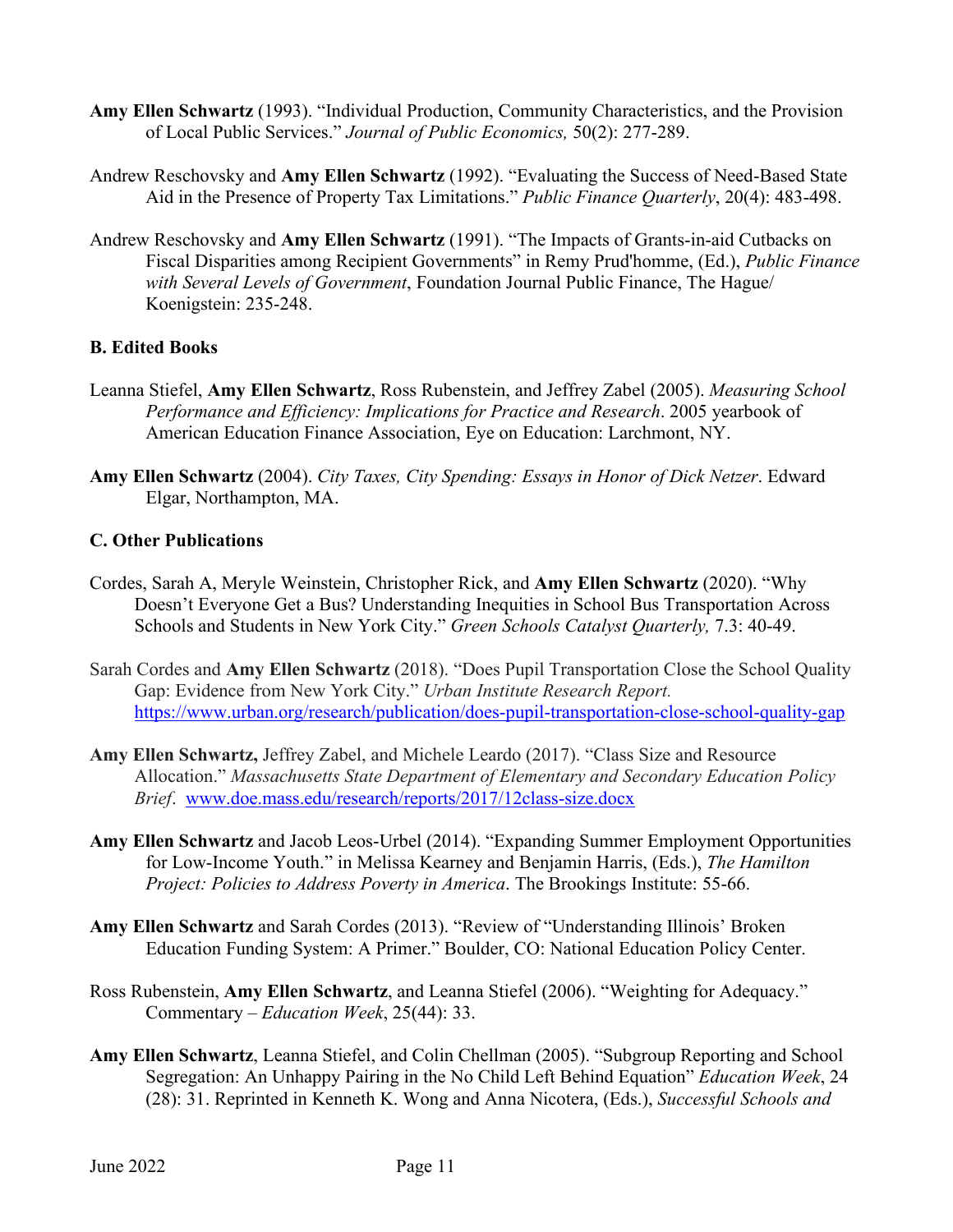*Education Accountability: Concepts and Skills to Meet 21st Century Education Leadership Challenges*. Allyn & Bacon, Boston, MA. (2006).

- **Amy Ellen Schwartz** and Leanna Stiefel (2005). "Public Education in the Dynamic City: Lessons from New York City." *FRBNY Economic Policy Review*, 157-172.
- Leanna Stiefel and **Amy Ellen Schwartz** (2004). "Efficiency: The Missing Metric: Should Failing Schools be Punished or Helped?" Commentary – *Education Week*, 24(2): 42.
- Ingrid Gould Ellen, Michael H. Schill, **Amy Ellen Schwartz**, and Ioan Voicu (2003). "Housing Production Subsidies and Neighborhood Revitalization: New York City's Ten Year Capital Plan for Housing." *FRBNY Economic Policy Review*, 71-85.
- **Amy Ellen Schwartz** (2003). "Comments on Anderson" in Dick Netzer, (Ed.), *The Property Tax, Land Use, and Land Use Regulation.*" Edward Elgar, Northhampton, MA (2003).
- Sandra L. Decker and **Amy Ellen Schwartz** (2000). "Cigarettes and Alcohol: Substitutes or Complements?" *National Bureau of Economic Research*, Working Paper No. 7535.
- **Amy Ellen Schwartz** and Ingrid Gould Ellen (2000). "No Easy Answers: Cautionary Notes for Competitive Cities." *Brookings Review*, 44-47.
- **Amy Ellen Schwartz** (1999). "Book Review: *Industrial Incentives: Competition Among American States and Cities* by Peter S. Fisher and Alan H. Peters." *National Tax Journal*, 52: 145-150.
- **Amy Ellen Schwartz** (1999). "Commentary" in Dick Netzer, (Ed.), *Land Value Taxation: Can It and Will It Work Today*, Lincoln Institute of Land Policy, Cambridge, MA: 257-266.

#### **D. Papers Under Review**

- Saied Toossi and **Amy Ellen Schwartz**. "The Relationship Between School Menus, Universal Free Meals, and Student Participation in the National School Lunch Program: Evidence From New York City"
- Sarah A Cordes, **Amy Ellen Schwartz**, and Brian Elbel. "The Effects of Owner-Occupied Housing on Student Outcomes: Evidence from NYC."
- Sarah A Cordes, Meryle Weinstein, Christopher Rick, and **Amy Ellen Schwartz**. "Riding the Yellow School Bus: Equity in Bus Transportation Across Districts, Schools, and Students.'
- Sarah A Cordes, Christopher Rick, and **Amy Ellen Schwartz**." Too Long on the Bus? The Link between Long Bus Rides and Student Outcomes."
- Jeehee Han, Spencer Shanholtz, Christopher Rick, and **Amy Ellen Schwartz. "**How Does Gentrification Affect Childhood Obesity? Too Long on the Bus? The Link between Long Bus Rides and Student Outcomes."
- Michah Rothbart, **Amy Ellen Schwartz**, and Emily Gutierrez. "Paying for Free Lunch: The Impact of the Universal Free Meals on Revenues, Spending, and Student Health."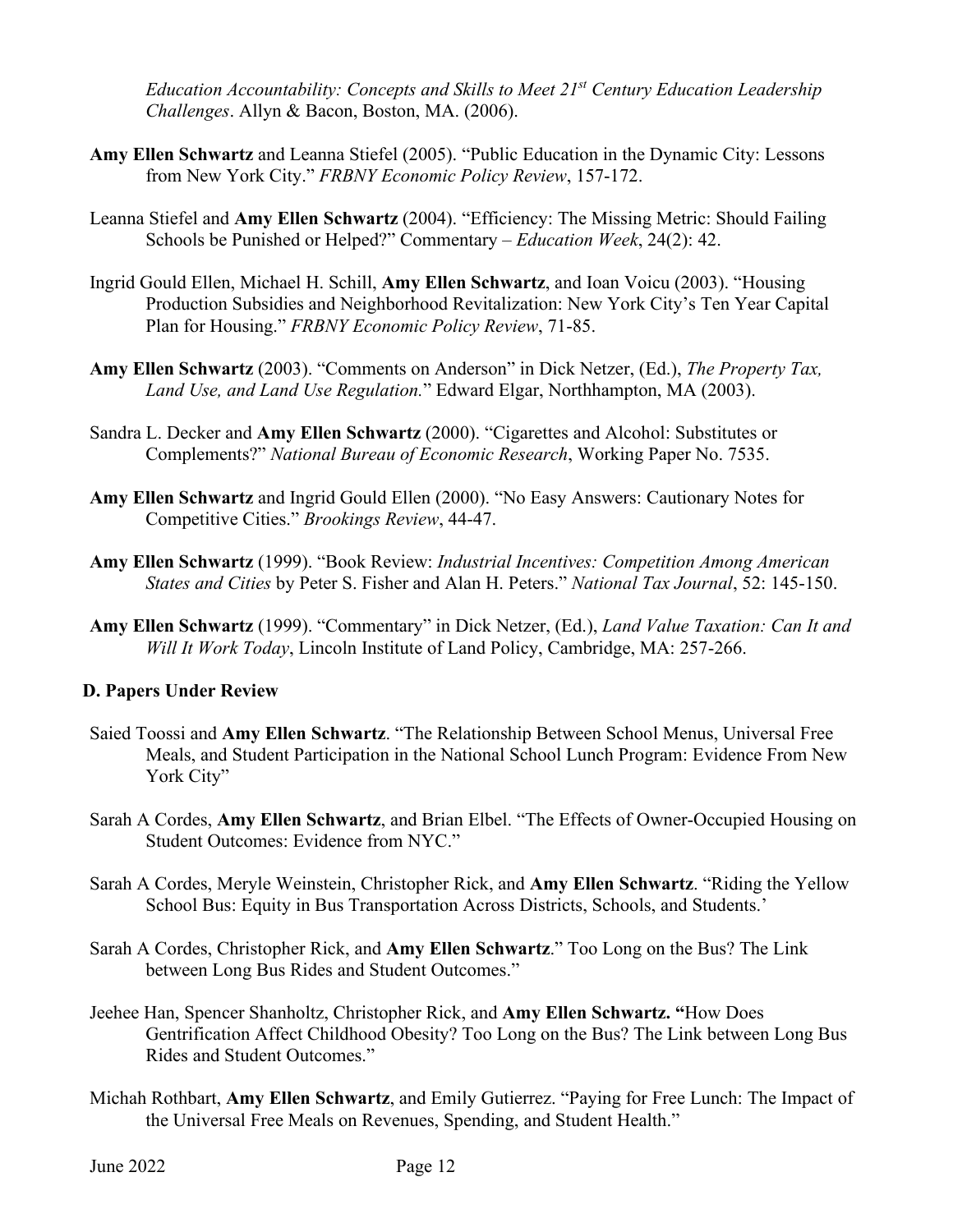- Saied Toossi and **Amy Ellen Schwartz**. "Do New School Menus Increase Student Lunch Participation?"
- Sherry Glied, Kai Hong, Sana Fatima, Leanna Stiefel, and **Amy Ellen Schwartz**. "Does High School Size Matter for Risky Behaviors and Mental Health of Low-Income Teenagers? Evidence from New York City."
- Meryle Weinstein and **Amy Ellen Schwartz.** "Understanding Provider Differences in the Support of Summer Jobs for Youth: Evidence from New York City's Summer Youth Employment Program."
- **Amy Ellen Schwartz**, Ajin Lee, and Douglas Almond. "Girls and Minorities More Likely to Be Retained in New York City Schools Conditional on Test Scores."

#### **E. Selected Working Papers**

- Vicki Been, Ingrid Ellen, David N. Figlio, Ashlyn Nelson, Stephen Ross, **Amy Ellen Schwartz**, and Leanna Stiefel. "The Effects of Negative Equity on Children's Educational Outcomes." NBER Working Paper, No. 28428.
- Stephanie Coffey and **Amy Ellen Schwartz.** "Towering Intellects? Sizing Up the Relationship Between Height and Academic Success." CPR Working Paper Series, Paper No. 244.
- Sarah Cordes, Samantha Trajkovski, Christopher Rick, Meryle Weinstein, and **Amy Ellen Schwartz**. "Using Pupil Transportation Data to Explore Educational Inequities and Outcomes: A Case Study from New York City." Center for Policy Research, Working Paper No. 243.
- William C. Horrace, Hyunseok Jung, Jonathan L. Presler, and **Amy Ellen Schwartz.** "What Makes a Classmate a Peer? Examining Which Peers Matter in NYC Elementary Schools." Center for Policy Research, Working Paper No. 241.
- **Amy Ellen Schwartz**, Leanna Stiefel, Sherry Glied and Kai Hong. "Do School Sizes Matter for Risky Behaviors of Low-Income Teenagers? Evidence from New York City."
- Jonathan Cantor, Todor Mijanovich, **Amy Ellen Schwartz,** Brian Elbel. "The Effect of Access to a Supplemental Nutrition Assistance Program Authorized Store Location on Childhood Weight Outcomes."
- Douglas Almond, Ajin Lee, and **Amy Ellen Schwartz** (2016). "Retention Heterogeneity in New York City Schools." Center for Policy Research, Working Paper No. 198.
- Elizabeth Debraggio, **Amy Ellen Schwartz**, and Leanna Stiefel (2011). "Making the Mosaic: The Changing Face of NYC's (Im)migrant Student." Institute for Education and Social Policy, Policy Brief No. 04-11.
- Elizabeth Debraggio, Lila Nazar de Jaucourt, Emilyn Ruble, **Amy Ellen Schwartz**, Leanna Stiefel, Meryle Weinstein (2011). "A Decade of Change in NYC Schools." Institute for Education and Social Policy, Policy Brief No. 02-11.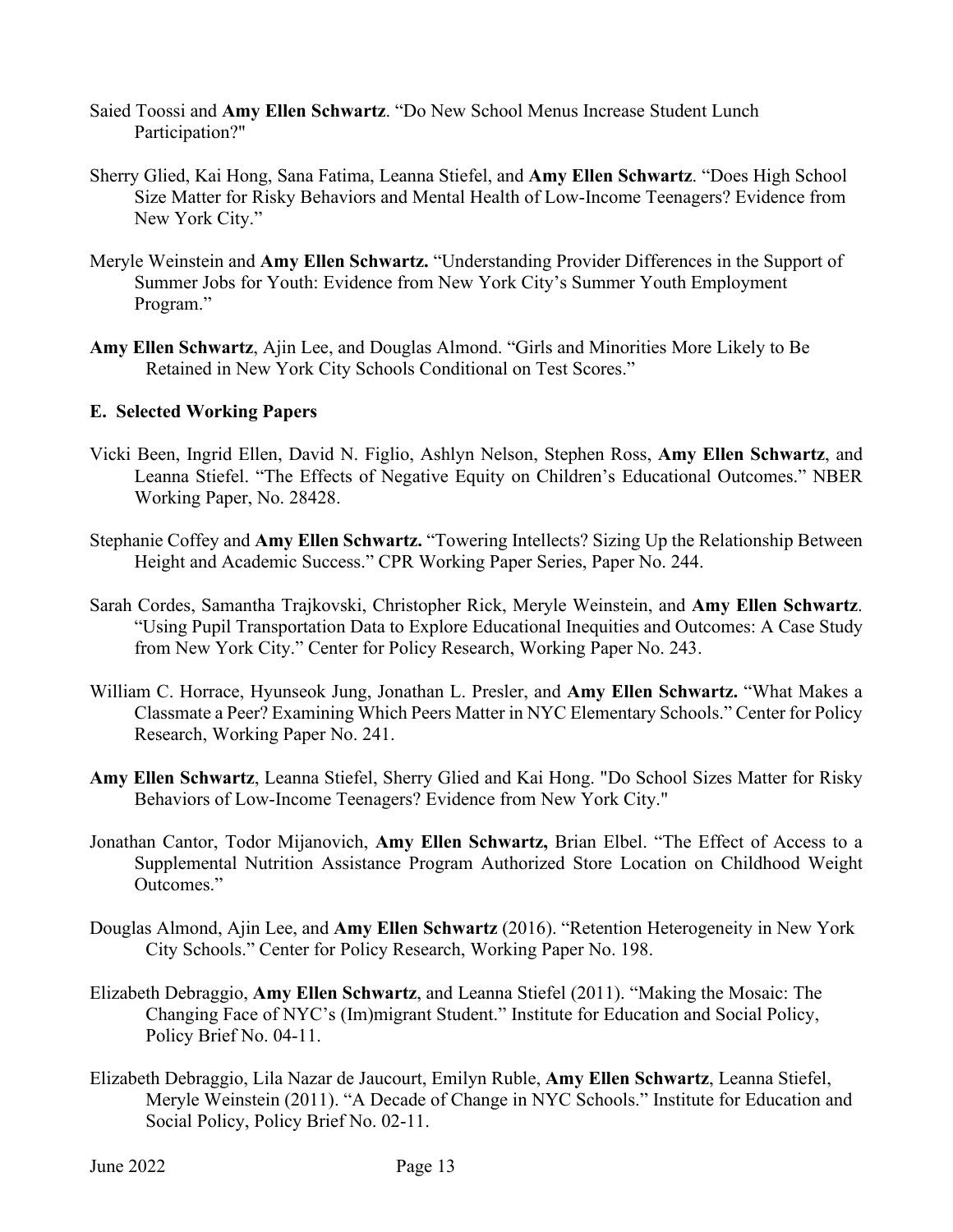- Elizabeth Debraggio, **Amy Ellen Schwartz**, and Leanna Stiefel (2011). "Financing Public Education in New York City and the Rest of the State." Institute for Education and Social Policy, Policy Brief No. 01-11.
- **Amy Ellen Schwartz**, Ross Rubenstein, and Leanna Stiefel (2009). "Why Do Some Schools Get More and Others Less? An Examination of School-Level Funding in New York City." Institute for Education and Social Policy, Working Paper 09-10.
- **Amy Ellen Schwartz**, Leanna Stiefel, and Luis Chalico (2009). "The Multiple Dimensions of Student Mobility and Implications for Academic Performance: Evidence from New York City Elementary and Middle School Students." Condition Report, Education Finance Research Consortium, New York State Education Department.
- Meryle Weinstein, Robin Jacobowitz, Todd Ely, Kate Landon, and **Amy Ellen Schwartz** (2009). "New Schools, New Leaders: A Study of Principal Turnover and Academic Achievement at New High Schools in New York City." Condition Report, Education Finance Research Consortium, New York State Education Department.
- Meryle Weinstein, Juliana Pakes, Christine Donis-Keller, **Amy Ellen Schwartz** (2008). "From One to Eight: A Longitudinal Portrait of the First Grade Class of 1995-1996." Institute for Education and Social Policy, Policy Brief 01-08.
- Dylan Conger, **Amy Ellen Schwartz,** and Leanna Stiefel (2008). "Why and How Does Source Country Matter? The Effects of Home Countries and Immigrant Communities on Foreign-Born Student Achievement." Institute for Education and Social Policy Working Paper 08-05.
- Robin Jacobowitz, Hella Bel Hadj Amor, Christine Donis-Keller, **Amy Ellen Schwartz**, and Leanna Stiefel (2007). "The Cornerstone of Change: Lessons from a School Reform Initiative." Institute for Education and Social Policy in celebration of The New York Institute for Special Education, 175th Anniversary.
- Leanna Stiefel, **Amy Ellen Schwartz**, and Colin Chellman (2003). "Test Score Gaps in New York State Schools: What Do Fourth and Eighth Grade Test Scores Show?" Condition Report, Education Finance Research Consortium, New York State Education Department.
- Leanna Stiefel, **Amy Ellen Schwartz**, and Patrice Iatarola (2001). "Determinants of School Performance in New York City Elementary Schools: Results and Implications for Resource Use." Condition Report, Education Finance Research Consortium, New York State Education Department.
- Leanna Stiefel, **Amy Ellen Schwartz**, Patrice Iatarola, and Norm Fruchter (2000). "Academic Performance, Characteristics and Expenditures in New York City Elementary and Middle Schools." Condition Report, Education Finance Research Consortium, New York State Education Department.

## **F. Selected Works in Progress**

Christopher Rick, Sarah A. Cordes, and **Amy Ellen Schwartz**. "Unintended Consequences of a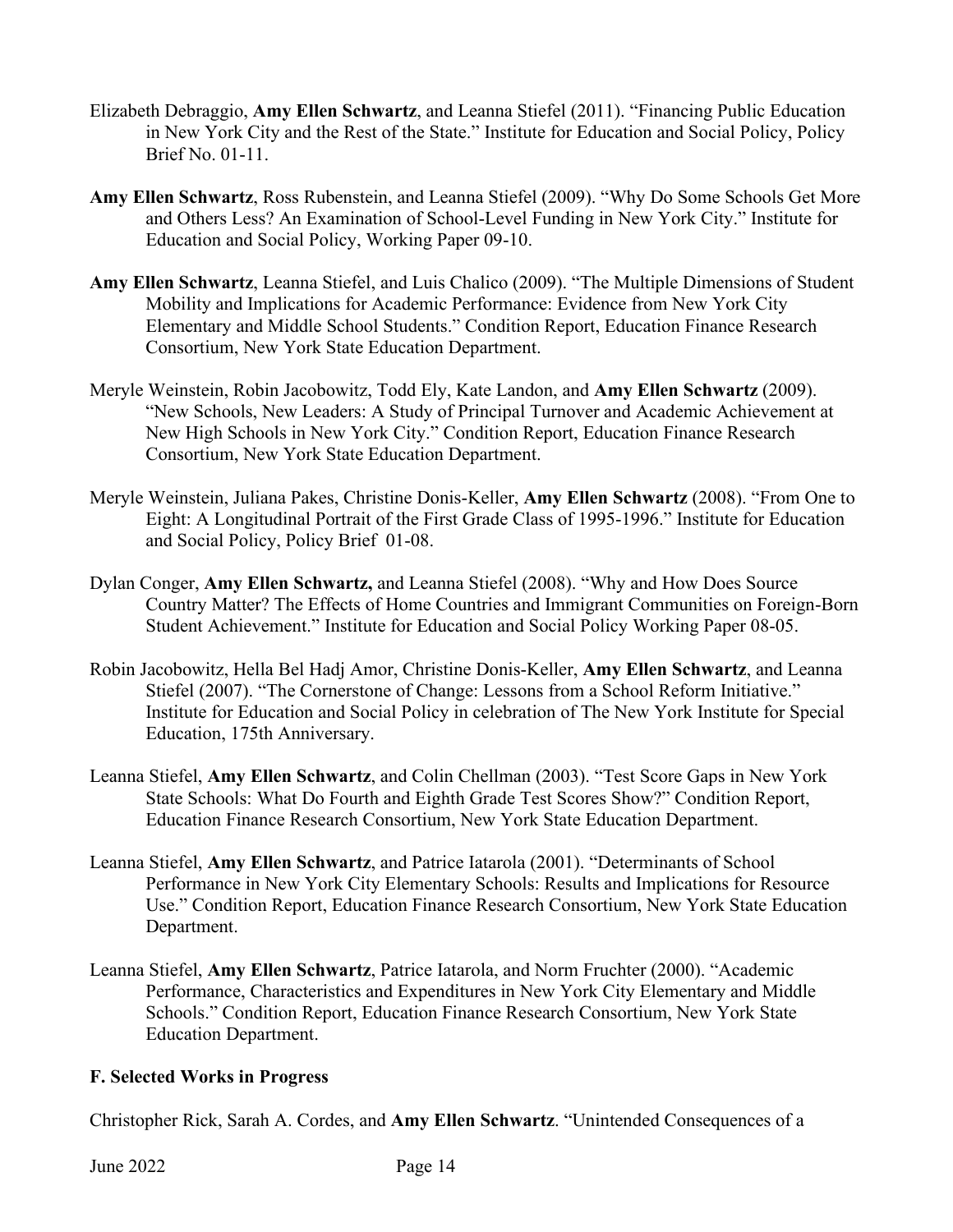Distant School: Distance, School Transportation, and Elementary Student and Parent Engagement."

**Amy Ellen Schwartz**, Samantha Trajkovski and Sarah A Cordes. "Distance and Disengagement in Middle School: The Role of Transportation."

## **G. Selected Recent Media**

- EdSurge, Featured in "School Is Hard for Mobile Students. These Districts Want to Help." June 22, 2021 - [https://www.edsurge.com/news/2021-06-22-school-is-hard-for-mobile-students-these](https://www.edsurge.com/news/2021-06-22-school-is-hard-for-mobile-students-these-districts-want-to-help)[districts-want-to-help](https://www.edsurge.com/news/2021-06-22-school-is-hard-for-mobile-students-these-districts-want-to-help)
- Research Minutes. Featured in "Does Special Education Improve Student Outcomes?" February 25, 2021 - [https://www.researchminutes.org/episode/does-special-education-improve-student](https://www.researchminutes.org/episode/does-special-education-improve-student-outcomes/)[outcomes/](https://www.researchminutes.org/episode/does-special-education-improve-student-outcomes/)
- Chalkbeat. Featured in "New education research? A good chance it's from North Carolina." August 20, 2018 -<https://www.chalkbeat.org/posts/us/2018/08/20/education-research-north-carolina/>
- Chalkbeat. Featured in "Abolish Middle School? Not so Fast, New Study Says." February 22, 2018 [https://www.chalkbeat.org/posts/us/2018/02/22/abolish-middle-school-not-so-fast-new-study](https://www.chalkbeat.org/posts/us/2018/02/22/abolish-middle-school-not-so-fast-new-study-says/)[says/](https://www.chalkbeat.org/posts/us/2018/02/22/abolish-middle-school-not-so-fast-new-study-says/)
- Education Week. Featured in "Student Mobility Takes an Academic Toll. But Why?" June 6, 2017 [https://www.edweek.org/ew/articles/2017/06/07/student-mobility-a-black-box-for](https://www.edweek.org/ew/articles/2017/06/07/student-mobility-a-black-box-for-scholars.html)[scholars.html](https://www.edweek.org/ew/articles/2017/06/07/student-mobility-a-black-box-for-scholars.html)
- With Good Reason's Radio. Featured on "The 'Other Stuff," April 21, 2017 <http://withgoodreasonradio.org/episode/degrees-of-separation-primary/>
- Do Schools' BMI Screenings of Students Even Work? Interview with Kelly Wallace, CNN, March 18, 2016 -<http://www.cnn.com/2016/03/17/health/bmi-screenings-schools-students/index.html>
- Does Small High School Reform Lift Urban Districts? Evidence From New York City," with Leanna Stiefel and Matthew Wiswall (2014). Featured in "NYC Changes Course on How to Help a Struggling School" April 28, 2015, in SchoolBook. Also featured on the *Education & Society* blog and *The Economy of Meaning* blog (2015).
- ChildObesity180 (2014). Featured in "Is 'Universal Free Breakfast' the Way to Go?" and "Should School Breakfast Be Served in the Classroom?" of the "The Breakfast Effect" Video Series
- Coulter Jones. (2014). "Is It Still Lunch at 10:45 a.m.? City Schools Serve Meals at Odd Hours." Appearance on New York Public Radio, WNYC 93.9fm and am 820.

## **SELECTED RECENT GRANTS RECEIVED**

"COVID-19, Vaccinations and School/Community Resources: Children's Longitudinal Health and Education Outcomes Using Linked Administrative Data." PI, National Institutes of Health. September 2021 – August 2026; \$3.5 million.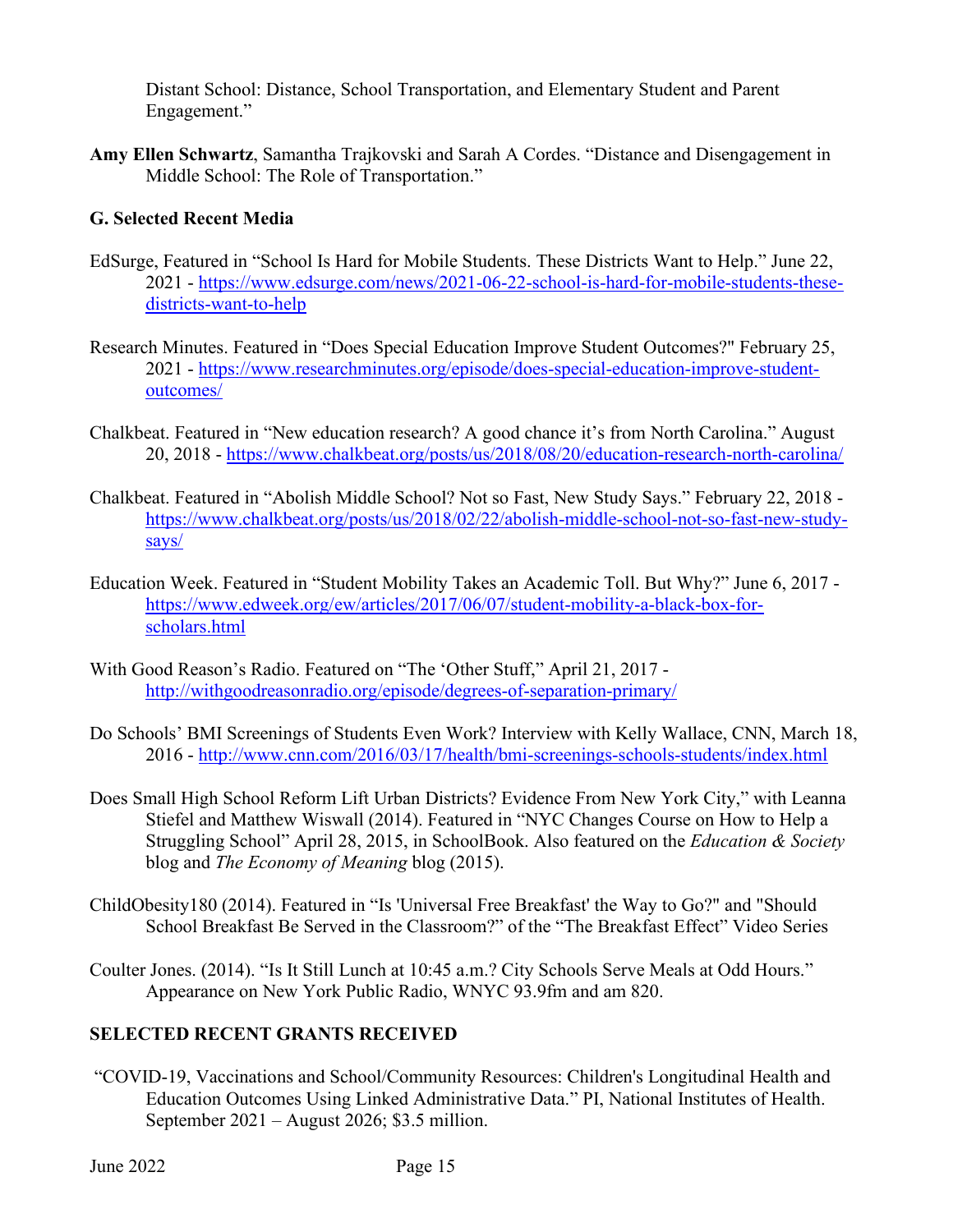- "What's for lunch? The Relationship Between School Meals and Student Lunch Participation." USDA Department of Agriculture. June 2021-December 2022.
- "Does Universal Free School Meals Reduce Childhood Obesity?" The Tufts/UConn RIDGE Center. July 2017 – January 2019; \$50,000. Co-Investigator, Michah Rothbart PI.
- "School Choice Policy Research Center: A National Research Partnership to Improve School Choice for Disadvantaged Students," Institute of Education Sciences/Department of Education, September 2018-August 2023.
- "Between Home and School: The School Bus and Student Outcomes," PI, Institute of Education Sciences, September 2017 – August 2021.
- "Impact of the Built Environment on Child Body Mass Index," National Institutes of Health, September 2016 – June 2021.
- "Can (E)mail Improve the Effectiveness of BMI Reporting?" PI, The Poverty Action Lab, April 2015 – August 2018.
- "Special Education Policy Reforms: Equal Opportunity at Last?" Spencer Foundation, July 2015 June 2018.
- "The Impact of School Food Policy on Childhood Obesity," National Institutes of Health, February 2015 – March 2016.
- "Impact of the Food Environment on Child Body Mass Index," National Institutes of Health, September 2014 – August 2017.
- "Do Summer Jobs Matter? Causal Evidence on the Impact of Summer Employment on Urban Youth," PI, Smith Richardson Foundation, September 2013 – August 2016.
- "Head Start College Access and Success Program," PI, Educational Alliance, February 2013 August 2013.
- "Is the Public Grading of Restaurants on Food Safety Worth the Costs?" Robert Wood Johnson Foundation, November 2012 – May 2014.
- "Evaluation of the Summer Youth Employment Program," PI, Spencer Foundation, Spring 2012 August 2013.
- "Do Housing Vouchers Improve Educational Outcomes for Low-Income Children?" PI, John D. and Catherine T. MacArthur Foundation, January 2012 – December 2014.
- "Head Start College Access and Success Program," PI, Educational Alliance, January 2012 August 2012.
- "Teacher Residency Programs for Earth Science," National Science Foundation, September 2011 August 2016.
- "Crime, Context and Academic Performance," PI, William T. Grant Foundation, September 2011 August 2014.
- "How Does School Food Policy Shape Health, Fitness, and Academic Outcomes among School Children," NIH, April 2011 – March 2013.
- "The Impact of School Food Policies on Childhood Obesity," PI, National Institutes of Health, April 2011 – March 2015.
- "The Effects of Housing Instability on Children's Educational Outcomes," John D. and Catherine T. MacArthur Foundation, January 2011 – December 2013.
- "The Impact of Foreclosures on Neighborhood Crime," Co-PI, National Institute of Justice, January 2011 – December 2012.
- "Migration, Immigration and Public Schools: The Consequences of Mobility for Students and Their Classmates," Spencer Foundation, September 2010 – August 2014.
- "Women in Science from High School to College: Evidence from New York City Public School Students," PI, National Science Foundation, September 2008 – August 2010.
- "Evaluation of the Leadership Academy's Aspiring Principals Program," PI, New York City Leadership Academy, November 2008 – August 2009.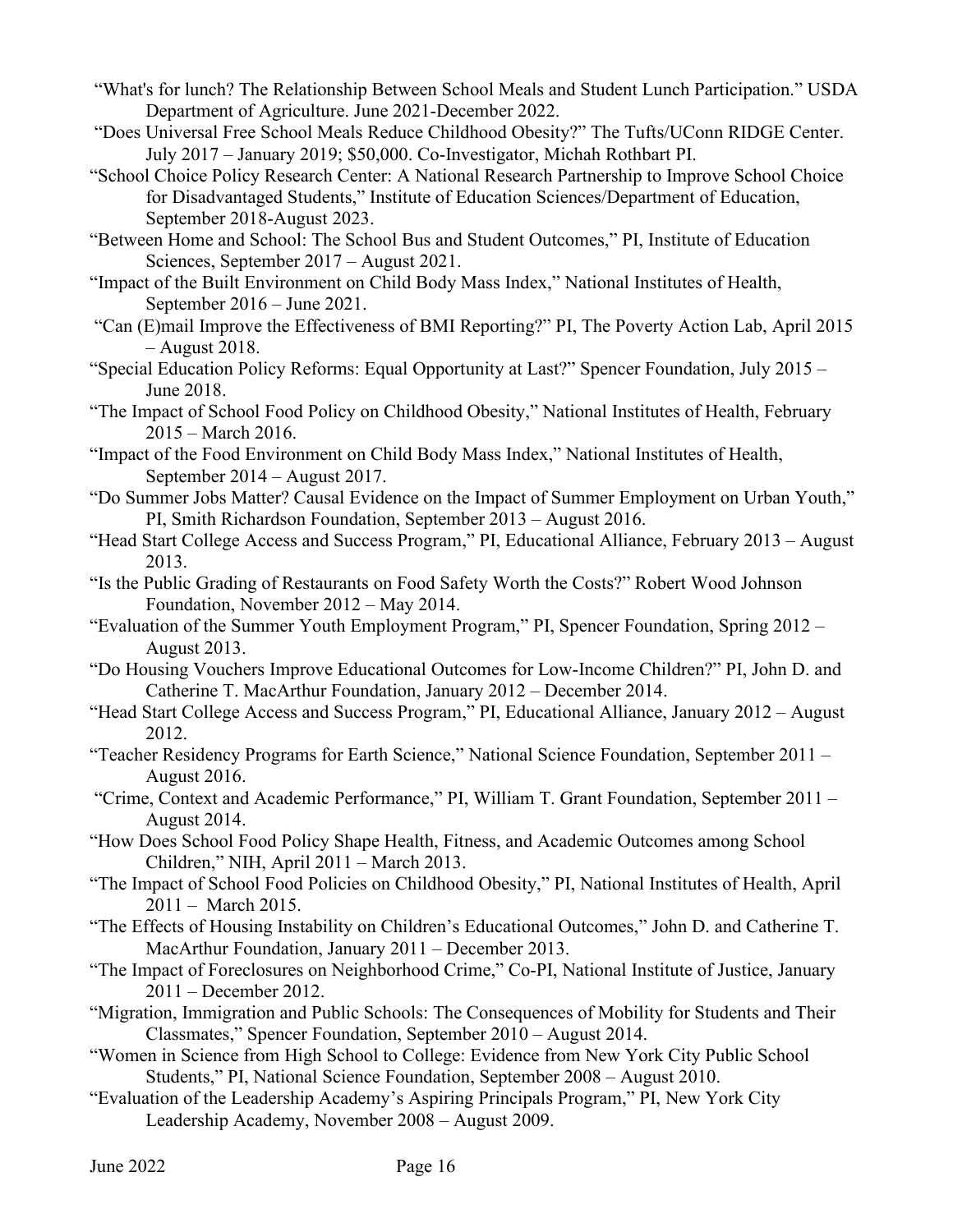- "Leadership and Academic Achievement: A Study of How Principal and Teacher Transience Impacts Achievement in New High Schools in New York City," PI, The New York State Education Finance Research Consortium, PI, September 2008 – June 2009.
- "Do Small Schools Improve Student Performance in Large, Urban Districts? Evidence from New York City? PI, US Department of Education, September 2008 – August 2010.
- "Trajectories of Immigrant Performance Over Time," Spencer Foundation, September 2006 August 2009.
- "How Should We Organize Primary Schooling? Grade Span, School Size and Student Academic Performance," co-investigator, US Department of Education, August 2004 – May 2006.
- "Racial Test Score Gaps in New York State Schools in 4<sup>th</sup> and 8<sup>th</sup> Grades," co-investigator, New York State Education Department Education Finance Research Consortium, 2003 – 2004.
- "Public Education and New York City's Immigrant Children," with I. Ellen, K. O'Regan, L. Stiefel. The Spencer Foundation, 2002 – 2005
- "The Relationship between Local Housing Development Programs and Property Values," with I. Ellen, Lincoln Institute of Land Policy, 2001 – 2002.
- "Public Education and New York City's Immigrant Children," with I. Ellen, K. O'Regan, L. Stiefel. Rockefeller Foundation, 2001 – 2002.
- "Good Schools, Good Students? Measuring School Performance with Diverse Students," with L. Stiefel. Field-Initiated Studies Research Grant, Office of Educational Research and Improvement, U.S. Department of Education, 2001 – 2004.

# **SELECTED RECENT PRESENTATIONS AND CONFERENCES**

AEFP Annual Conference, Denver, CO, March 2022 APPAM Fall Conference, Austin, TX, March 2022 Federal Reserve Bank of New York, The Future of NYC: Charting an Equitable Recovery for All, New York, NY, March 2022 ASSA Annual Meeting, Virtual, January 2022 Maxwell School of Citizenship and Public Affairs, Children's Academic Success and the Impact of Outof-the-Classroom Factors During COVID-19, Q&A participant, 2020 Robert Wood Johnson Foundation Sharing Knowledge Conference, Jackson, MS, March 2020 University of Alabama, Tuscaloosa, AL, January 2020 Robert Wood Johnson Foundation Review Panel Meeting, Princeton, NJ, January 2020 IES REACH Retreat, New Orleans, LA, January 2020 Lincoln New Scholars Program, Tampa, FL, November 2019 NBER Education Program Meeting, Boston, MA, November 2019 APPAM Fall Conference, Denver, CO, November 2019 Federal Reserve Bank of Boston, Economic Conference, Boston, MA, October 2019 Urban Economics Association Meeting, Philadelphia, PA, October 2019 Urban Institute, New Measures of Student Poverty Convening, Washington, DC, September 2019 Annual Congress of the IIPF, Glasgow, Scotland, August 2019 APPAM International Conference, Barcelona, Spain, July 2019 NBER Summer Institute, Boston, MA, July 2019 NBER Children's Program, Boston, MA, May 2019 AEFP Annual Conference, Kansas City, MO, March 2019 RWJF Sharing Knowledge to Build a Culture of Health Conference, Houston, TX, March 2019 Texas Economics of Crime Workshop, College Station, TX, February 2019 IES Annual Principal Investigators Meeting, Washington, DC, January 2019 AEA/ASSA Annual Meeting, Atlanta, GA, January 2019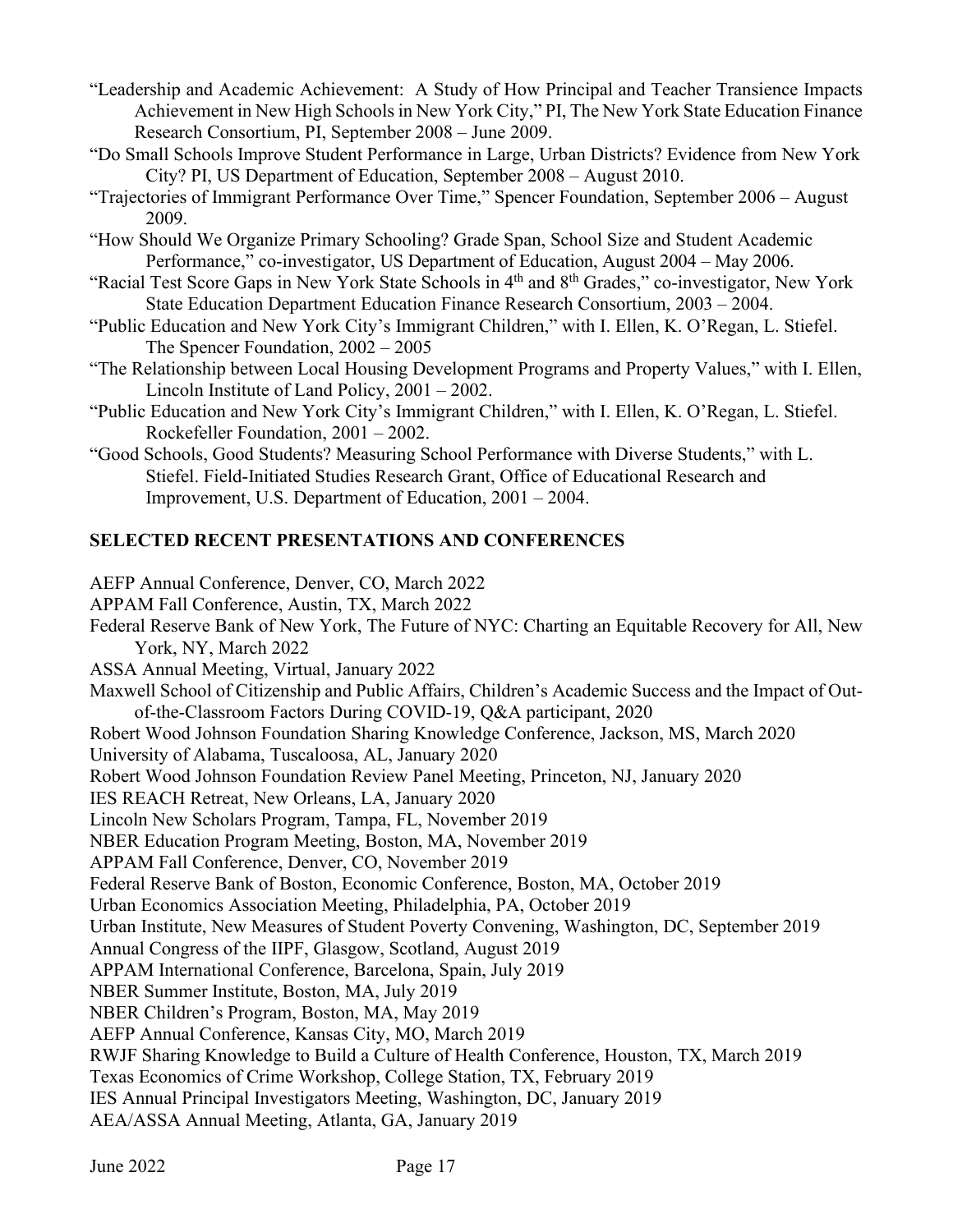- REACH IES Annual Meeting, New Orleans, LA, December 2018
- Conference on Next Generation Datasets for Measuring Child Development, Brooklyn, NY, 2018
- APPAM Fall Conference, Washington, DC, November 2018
- Queens College, Queens, NY, November 2018
- Rice University, Houston TX October 2018
- Urban Economics Association Meeting, New York, NY, October 2018
- Queens College Seminar, Queens, NY, October 2018
- Syracuse University Orange Central, Syracuse, NY, October 2018
- NBER Summer Institute, Cambridge, MA, July 2018
- Lincoln Institute of Land Policy, Urban Economics and Public Finance Conference, Cambridge, MA, May 2018
- NBER Economics of Education Joint Meeting, Cambridge, MA, April 2018
- AEFP Annual Conference, Portland, OR, March 2018
- Melbourne Institute Director's Conference, Melbourne, Australia, March 2018
- Victorian Department of Education and Training Roundtable Discussion, Melbourne, Australia, February 2018
- Melbourne Institute Professional Development Seminar Panel: Using Research to Improve Policy, Melbourne, Australia, February 2018
- Georgia State University, Dan E. Sweat Lecture Series, Atlanta, GA, February 2018
- Russell Sage Foundation, Using Administrative Data for Science and Policy Conference, New York, NY, January 2018
- Annual IES Principal Investigators Meeting, Arlington, VA, January 2018
- National Research Team Meeting for the Education Research Alliance for New Orleans, New Orleans, LA, January 2018
- The National Bureau of Economic Research Conference on Using FoodAPS for Research in Diet, Health, Nutrition, and Food Security, Washington, DC, December 2017
- Association for Public Policy Analysis & Management Fall Research Conference, Chicago, IL, November 2017
- University of Virginia, Faculty Research Speaker Series, Charlottesville, VA, October 2017
- Regional and Urban Economics Seminar, Paris, France, October 2017
- Conference on Urban and Regional Economics, Paris, France, September 2017
- NBER Summer Institute, Boston, MA, July 2017
- First Focus Campaign for Children: Congressional Briefing Panel, Washington, D.C., July 2017
- International AREUEA Conference, Netherlands, Amsterdam, July 2017
- University of Illinois, Department of Economics Seminar, Champaign, IL, April 2017
- Strong Foundations: The Economic Futures of Kids and Communities, Federal Reserve System Community Development Research Conference, Washington, DC, March 2017
- Association for Education Finance and Policy Annual Conference, Washington, DC, March 2017
- The American Institutes for Research Technical Work Group, Washington, DC, March 2017
- National Bureau of Economic Research Using FoodAPS for Research in Diet, Health, Nutrition, and Food Security Pre-Conference, Boston, MA, February 2017
- The Hoyt Group Weimer School of Advanced Studies in Real Estate and Land Economics meeting, West Palm Beach, FL, January 2017
- National Research Team meeting, New Orleans, LA, January 2017
- Urban Food Policy Forum: Defending SNAP and Child Nutrition after the Election, New York, NY, December 2016
- Inter-American Development Bank Technical Workshop of School Finance, Washington, DC, December 2016
- Urban Economics Association (UEA) Annual Meeting, Minneapolis, MN, November 2016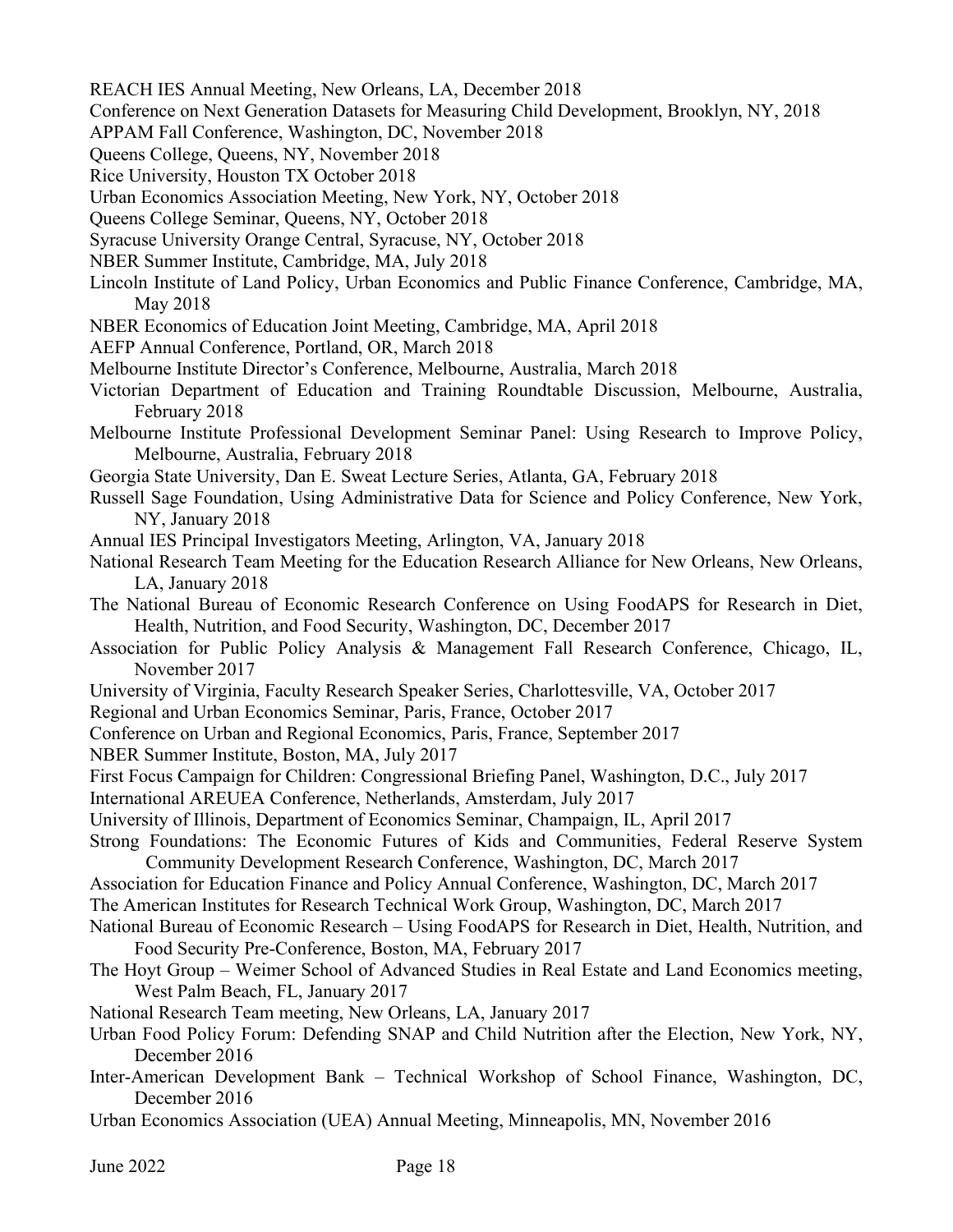Kansas City Federal Reserve Bank Seminar, Kansas City, MO, November 2016 Association for Public Policy Analysis & Management (APPAM) Conference, Washington, DC, November 2016 University of Connecticut Center for Education Policy Analysis Speaker Series, October 2016 Cleveland Federal Reserve Bank Seminar, Cleveland, OH, October 2016 Conference on Urban and Regional Economics, Philadelphia, PA, September 2016 Association for Public Policy Analysis and Management (APPAM) Conference, London, UK, June 2016 Urban Institute, Transportation and School Choice Planning Meeting, Washington, DC, May 2016 National University of Singapore – Institute of Real Estate Studies (IRES) Symposium, Affordable Housing: The Policies, Politics, and Economics, Singapore, May 2016 Board of Governors of the Federal Reserve System, Washington, DC, May 2016 Lincoln Institute of Land Policy, Lincoln Scholars Program, Cambridge, MA, May 2016 University of Michigan, Economics of Education Speaker Series, Lansing, MI, April 2016 American Education Finance and Policy (AEFP) Annual Conference, Denver, CO, March 2016 Robert Wood Johnson Foundation *Sharing Knowledge to Build a Culture of Health* Conference, March 2016 Mosbacher Institute, Education Policy Workshop, Texas A&M University, February 2016 Albert Shanker Institute, *Where We Live and Where We Learn* Conference, February 2016 Association for Public Policy Analysis and Management (APPAM) Conference, November 2015 Lincoln Institute, Junior Scholars Program, November 2015 National Bureau of Economic Research (NBER), Economics of Education Program, November 2015 CUNY – ISLG Conference, October 2015 Federal Reserve Bank of Chicago, Housing Urban Labor Macro (HULM) Workshop, October 2015 Daniel Patrick Moynihan Syracuse/Cornell Summer Education Seminar, July 2015 American Real Estate and Urban Economics Association (AREUEA) Conference, May 2015 Association for Education Finance and Policy (AEFP) Conference, March 2015 Urban Economics Conference, November 2014 National Bureau of Economic Research (NBER), Economics of Education Program, November 2014 Brown University, November 2014 American University, October 2014 The Hamilton Project Conference, June 2014. Roundtable: Supporting Disadvantaged Youth University of Washington, April 2014. "Making Summer Matter: The Impact of Youth Employment on Academic Performance" Urban Institute, April 2014. "How Housing Matters for Educational Outcomes" King's College London, England, March 2014. "The Impact of Summer Employment on Academic Performance" Association for Education Finance and Policy (AEFP) Annual Conference, San Antonio, TX, March 2014 American Real Estate and Urban Economics Association (AREUEA) - Allied Social Science Associations (ASSA) Annual Conference, January 2014. Urban Economic Association, November 2013. Obesity Society, November 2013. Association for Public Policy Analysis and Management (APPAM) November 2013 American Real Estate and Urban Economics Association (AREUEA) International Conference, Jerusalem, Israel, June 2013.

Jerry Miner Lecture, Syracuse University, Syracuse, NY, April 2013.

NYC Health Economics Seminar, CUNY Graduate Center/NBER, New York, NY, April 2013

Association for Education Finance and Policy (AEFP) Annual Conference, New Orleans, LA, March 2013.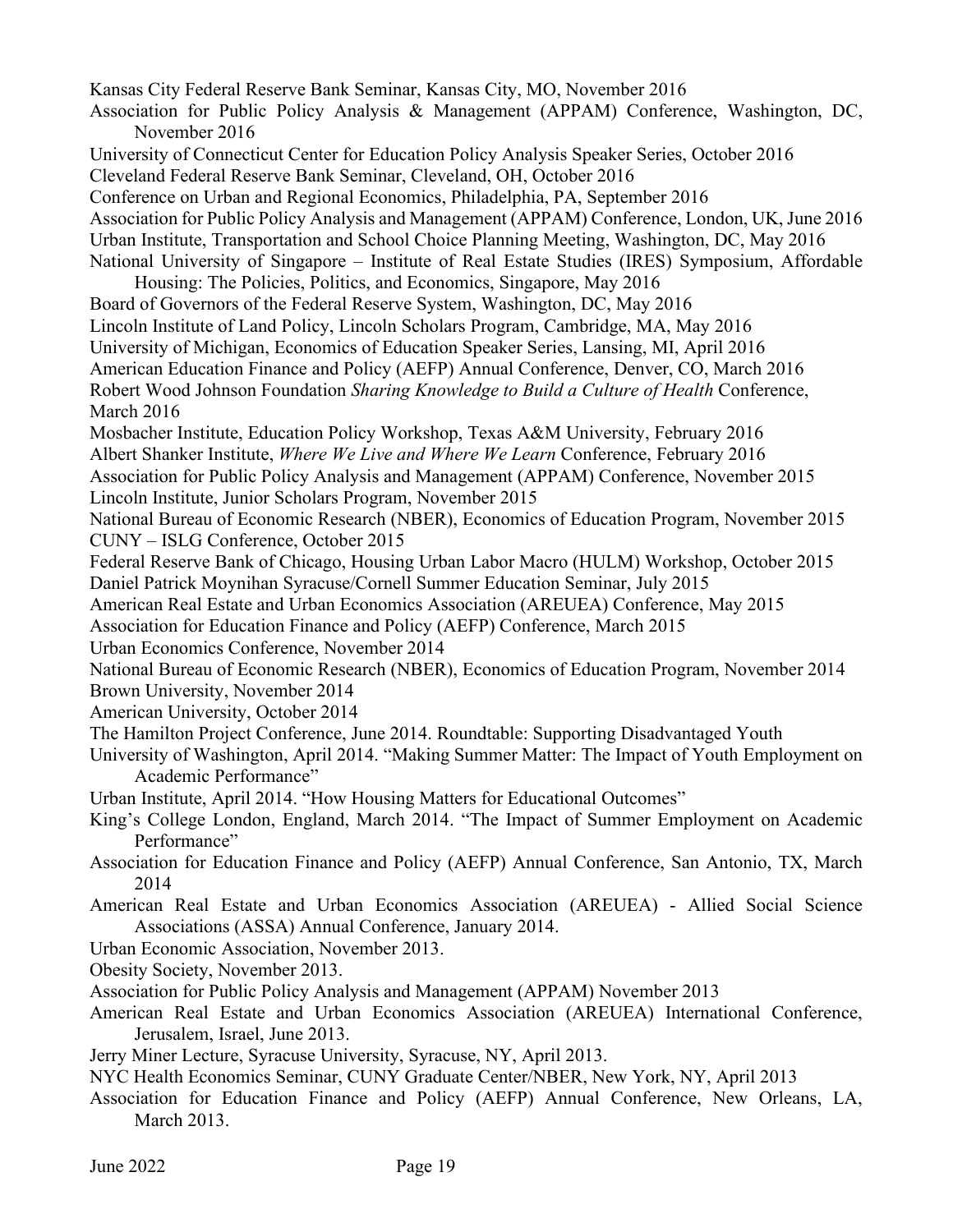Testimony at the New York Senate Standing Committee on Social Services, Public Hearing on the Future of Youth Development / Delinquency Prevention (YDDP), the Summer Youth Employment Program (SYEP) and the Impact of Potential Minimum Wage Increase on these Programs, March 2013

National Cancer Institute (NCI), Obesity Policy Research Grantee Meeting, Bethesda, MD, December 2012.

Association for Public Policy Analysis and Management (APPAM) Fall Research Conference, Baltimore, MD, November 2012.

Association for Public Policy Analysis and Management (APPAM) International Education Conference, Rome, Italy, October 2012

Testimony at the New NY Education Reform Commission Hearing, July 2012

New York State Association of Independent Schools (NYSAIS) Institutional Advancement Conference, June 2012.

National Center on Scaling Up Effective Schools Conference, Nashville, TN, June 2012

Cornell University, April 2012.

Florida State University, March 2012.

American Education Finance and Policy, Boston, Massachusetts, March 2012

Institute for Children, Poverty, and Homelessness (ICPH) "Beyond Housing" Conference, January 2012

## **REFEREEING**

*Journal of Community Psychology, Educational Researcher, Journal of Public Economics*, *Education Finance and Policy*, *American Economic Review*, *Economic Inquiry*, *Economics of Education Review*, *European Economic Review*, *International Tax and Public Finance*, *Journal of Business and Economic Studies*, *Journal of Macroeconomics*, *Journal of Policy Analysis and Management*, *Journal of Productivity Analysis*, *National Science Foundation*, *National Tax Journal*, *Public Budgeting and Finance*, *Public Finance Quarterly*, *Regional Science and Urban Economics*, *Review of Economics and Statistics*, *Southern Economic Journal*, *Urban Affairs Review*, *Journal of Housing Economics*, *Sociology of Education*, *Journal of Human Capital*, *Housing Policy Debate*

# **SELECTED PH.D. THESIS ADVISING**

Jonathan Presler, Post Doctoral Researcher, St Louis University, MO (Chair) Emily Gutierrez, Senior Research Associate, Urban Institute (Chair) Saied Toossi, Economic Research Service, USDA Fabio Rueda de Vivero, Deloitte, New York City Agustina Laurito, Assistant Professor, University of Illinois Chicago (Chair) Michah Rothbart, Assistant Professor, Maxwell School, Syracuse University (Chair) Emily Ruble Whitesell, Mathematica Sarah Cordes, Assistant Professor, Temple University (Chair) Jessica Boccardo, Consultant, Boston Consulting Group, Washington, DC (Chair) Johanna Lacoe, Postdoctoral Research Associate, University of Southern California Keren Horn, Assistant Professor of Economics, University of Massachusetts Boston Jacob Leos-Urbel, Assistant Professor in Public Policy, Claremont Graduate University (Chair) Luis Chalico, Officer, United Nations (Chair) Charles Parekh, Director, Duff & Phelps (Chair) Rachel Meltzer, Assistant Professor of Urban Policy, The New School Colin Chellman, Associate Dean for Institutional and Policy Research, CUNY (Chair) Todd Ely, Assistant Professor, University of Colorado Denver (Chair)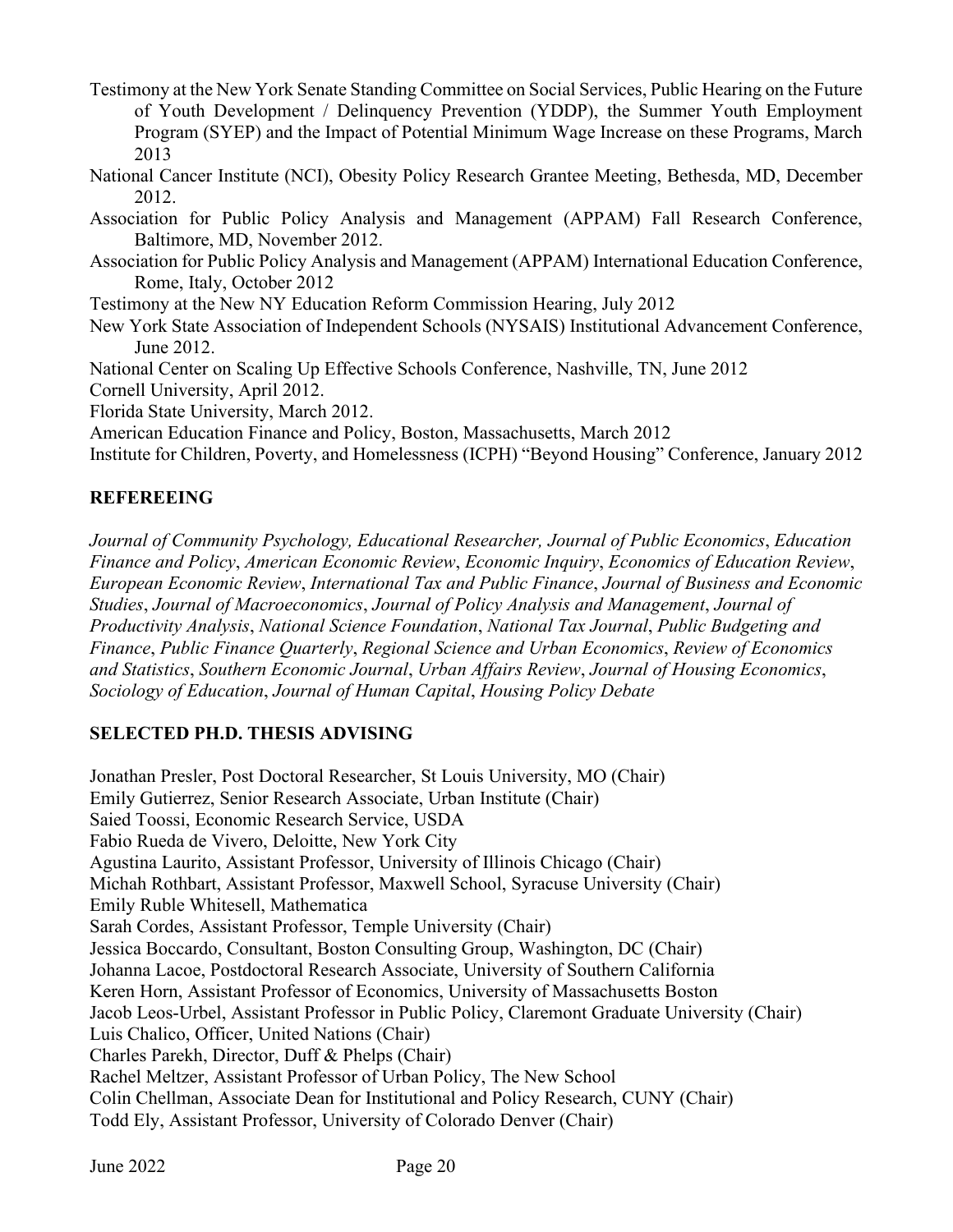Meryle Weinstein, Research Assistant Professor, New York University (Chair) Dae Kim, Lead Researcher, The Center for Elementary Mathematics and Science Education, The University of Chicago (Chair) Carole Portas, Evaluation Specialist, Prince George's County Public Schools

- Hella Bel Hadj Amor, Practice Expert, Education Northwest (Chair)
- Dylan Conger, Associate Professor of Public Policy and Public Administration, George Washington University (Chair)

Patrice Iatarola, Associate Professor, Educational Leadership and Policy, Florida State University

Ross Rubenstein, Professor and Chair, Public Administration and International Relations, Syracuse University

Johannes Bos, Vice President of Research and Evaluation, American Institutes for Research

# **SELECTED RECENT PROFESSIONAL ACTIVITIES AND COMMUNITY SERVICE**

Co-Editor, Special Issue of the Journal of Housing Economics on research related to COVID-19 and Housing Markets, 2022

Editorial Board, *Journal of Urban Economics*, 2021-

Reviewer, NIH, Special Emphasis Panel, 2021

Editorial Board, *Journal of Housing Economics* 

Editorial Board, *Education Finance and Policy*, 2019-

Associate Editor, *Regional Science and Urban Economics*, 2016-

Member, PAIA Health Faculty Search Committees, 2020

Member, Special Emphasis Panel/Scientific Review Group NIH/NIDDK, 2020

Reviewer Spencer Foundation, 2020

Chair, Economics Department Climate Assessment Committee, 2020

Editor, *PLOS-ONE*, 2018-

Reviewer, Sloan Foundation, 2018-

Senior Scholar, Lincoln Institute Junior Scholars Program, 2018

Reviewer, National Institutes of Health, 2017-

Committee on the Status of Women in the Economics Profession Liaison for Syracuse University, 2017-

Organizer, Daniel Patrick Moynihan Syracuse/Cornell Summer Workshop in Education Policy, 2015- Organizer, Education and Social Policy Working Group, 2017-

Member, The Urban Institute Student Transportation Working Group, 2017-

Reviewer, Russell Sage Foundation Grants Program, 2017

Fellow, Homer Hoyt Institute, 2016-

Member, Dean Search Committee, 2016

Member, PAIA Faculty Search Committees for Financial Management and Policy, 2016

Reviewer, WT Grant Foundation, 2016

Member, The American Institutes for Research (AIR) Technical Working Group, 2017-

Member, Mayor Bill de Blasio's Youth Workforce Task Force, 2016

Member, Technical Work Group for US Department of Labor Evaluation of Career Pathways for Youth Program, 2016-

Member, RAND Advisory Board, New York City Community Schools Initiative, 2016

Member, Systems for Action National Advisory Board, Robert Wood Johnson Foundation, 2015-

Member, National Advisory Committee for the S4A National Research Program, Robert Wood Johnson Foundation, 2015-

Editor, *Education Finance and Policy*, 2014-2019

Member, Doctoral Committee, Public Administration and International Affairs, 2014-